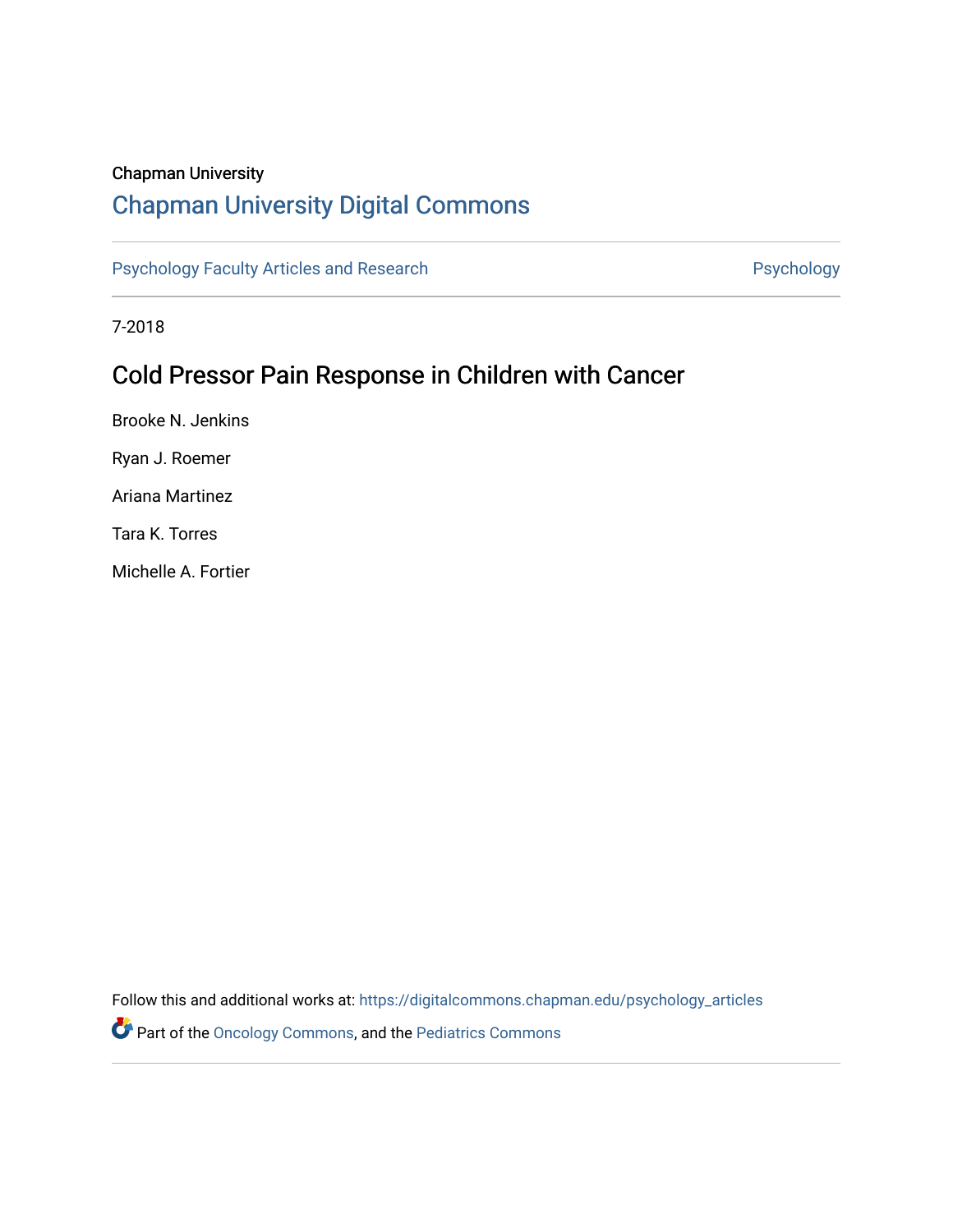# Cold Pressor Pain Response in Children with Cancer

# **Comments**

This is a pre-copy-editing, author-produced PDF of an article accepted for publication in Journal of Pediatric Hematology/Oncology, volume 40, issue 5, in 2018 following peer review. The definitive publisher-authenticated version is available online at [https://doi.org/10.1097/MPH.0000000000001219.](https://doi.org/10.1097/MPH.0000000000001219)

Copyright Wolters Kluwer Health, Inc.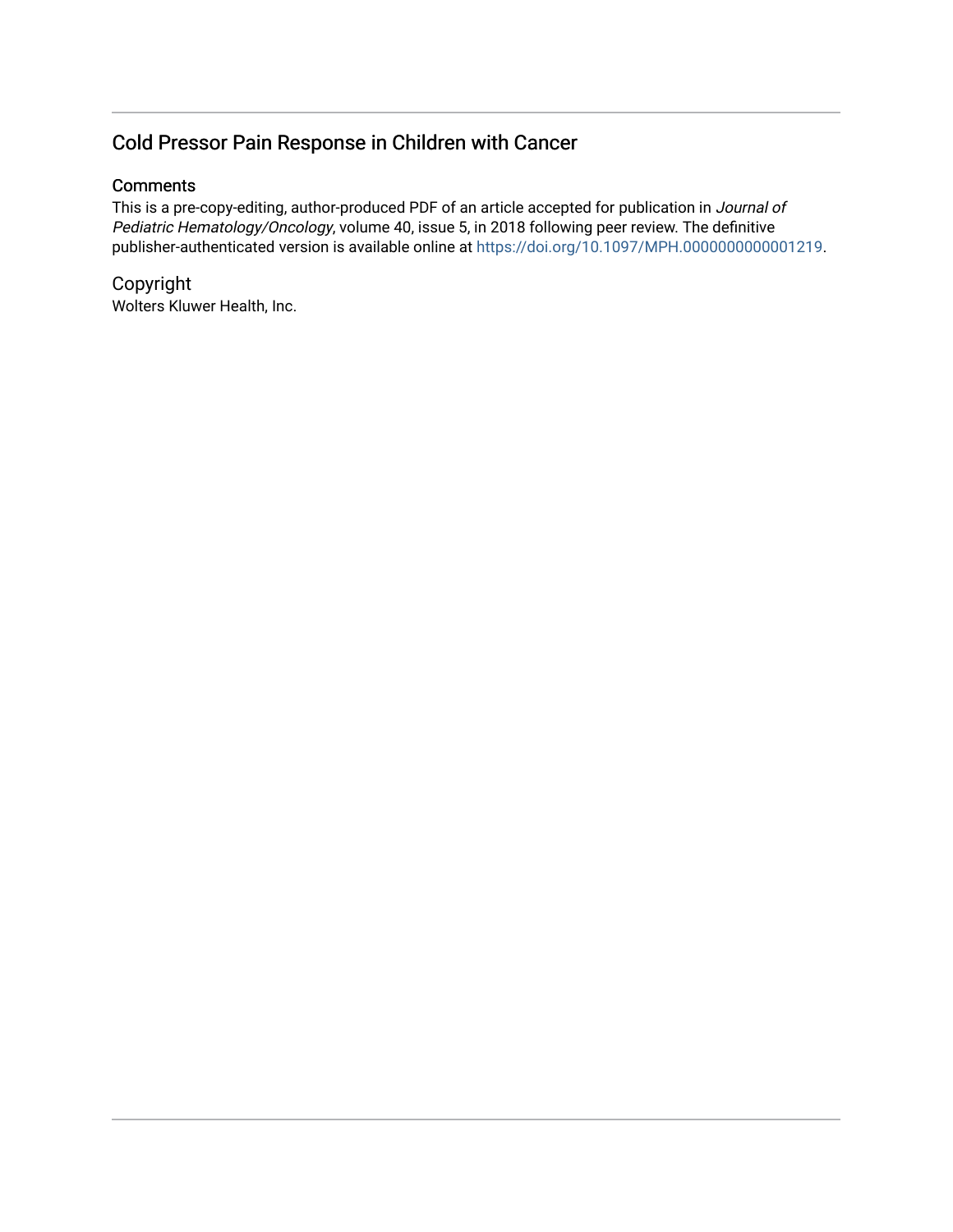Cold Pressor Pain Response in Children with Cancer

Brooke N. Jenkins,<sup>1,2</sup> PhD; Ryan J. Roemer,<sup>2,3</sup> PsyD; Ariana Martinez,<sup>2,4</sup> BS; Tara K. Torres,<sup>2,4,5</sup>

BA; & Michelle A. Fortier,<sup>2,4</sup> PhD

<sup>1</sup>Department of Psychology, Chapman University

<sup>2</sup>UCI Center on Stress and Health, School of Medicine, University of California-Irvine

<sup>3</sup>Department of Pediatric Psychology, CHOC Children's Hospital, Orange, CA

<sup>4</sup>Department of Anesthesiology & Perioperative Care, University of California-Irvine

<sup>5</sup>Department of Psychology and Social Behavior, University of California-Irvine

# Author Note

No conflict of interest by any author. This study was funded in part by the UC Cancer Research Coordinating Committee (UCCRCC-53097).

Disclosures: The authors have no conflicts of interest or funding to disclose.

All correspondence concerning this article should be addressed to Michelle A. Fortier, PhD, CHOC Children's Hospital, 505 S. Main St., Suite 940, Orange, CA 92868, USA, E-mail: mfortier@uci.edu.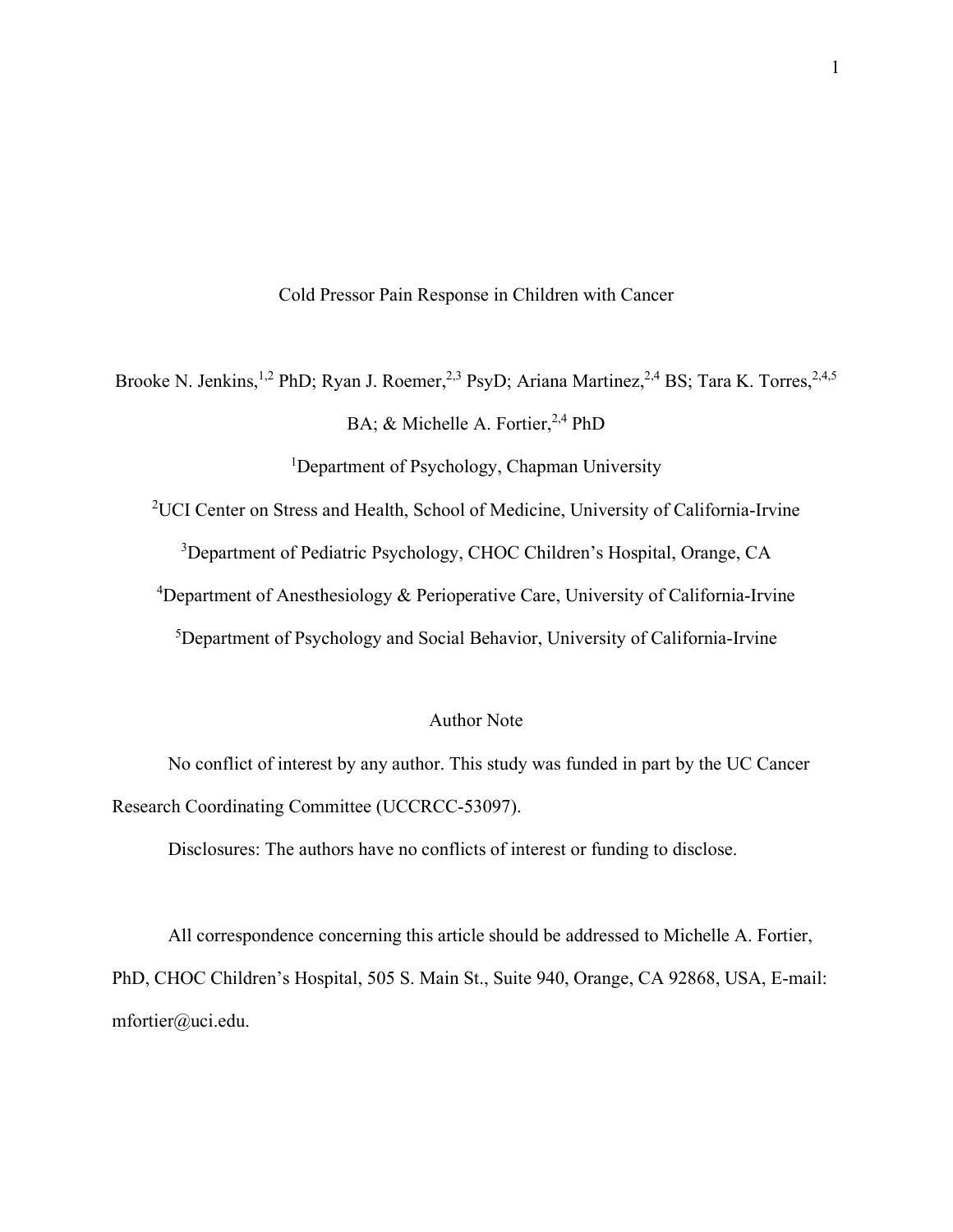## **Abstract**

Objective: The goal of this study was to examine pain responses in pediatric patients with cancer. Method: Children (ages 6 to 18) undergoing treatment for cancer  $(N = 68)$  completed the cold pressor task.

Results: Average pain tolerance was 118.22 seconds (*SD* = 101.18) and 40% of the children kept their hand in the water the entire 4-minute ceiling. On a 0 to 10 numeric rating scale, children reported a pain severity of  $5.07$  (SD = 3.47) at their first report of pain, a pain severity of  $5.94$  (SD  $= 3.54$ ) at their max report of pain, and a pain severity of 5.33 (SD = 3.72) at the time they reached pain tolerance. Children receiving chemotherapy agents  $(N = 56)$  with possible neuropathic effects exhibited higher pain tolerance compared to children not receiving such treatments ( $N = 10$ ),  $\beta =$ 0.84, *SE* = 0.38, *Wald X*<sup>2</sup><sub>1</sub> = 4.88, *p* = 0.027, *hazard ratio* = 2.33, 95% confidence interval (1.10-4.92).

Conclusion: This study provides data on experimental pain responses in a sample of children undergoing cancer treatment and suggests that pain experience may be moderated by cancer treatment type.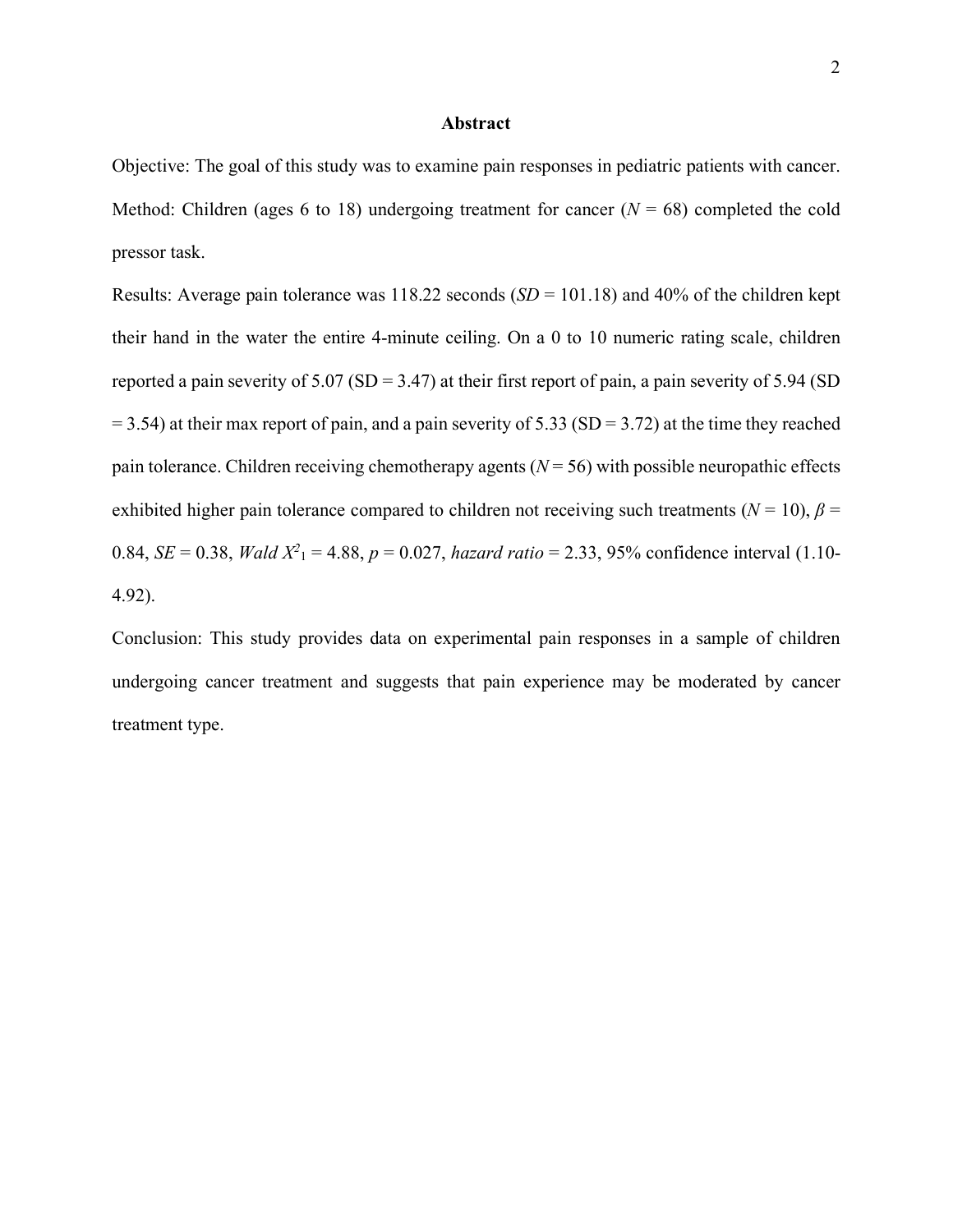## **Introduction**

Pain is a complex and multifaceted phenomenon, which can be difficult to assess objectively. Safe and effective methods of experimental pain induction have been used to provide knowledge of pain mechanisms, experience, and responses in controlled settings.<sup>1</sup> Research involving experimental pain in children has fostered several interventions which minimize pain and improve the management of its negative sequelae in clinical settings.<sup>2</sup>

The cold pressor task (CPT) is one of the most commonly used methods of inducing experimental pain in pediatric populations due to its ethical acceptability and degree of experimental control.<sup>3,4</sup> The CPT gradually induces ischemic pain through placing a hand or forearm in cold water.<sup>5</sup> The development and adherence to standardization guidelines for CPT methodology allows for comparison of pain characteristics across populations. <sup>4</sup> Normative data on pain outcomes for children facilitate standardization of the CPT and may be useful in evaluating the influence of demographic, psychological, and illness-specific variables. For example, Trapanotto et al<sup>5</sup> reported that using a 3-minute uninformed ceiling (ie, children did not know they would be asked to remove their hand after 3 minutes) and 10° Celsius water, 50% of healthy children between the ages of 8 and 12 years old reached pain tolerance (i.e., removed their hand from the water) within 66 seconds and 35% of children kept their hands in the water the entire three minutes. Furthermore, consistent with previous research, older children exhibited greater pain tolerance. Previous literature has also shown sex differences in responses to the CPT with male children demonstrating greater pain tolerance. <sup>6</sup> Normative data such as this but focused on clinical populations may be useful in evaluating how psychological variables such as anxiety and illness-specific variables such as treatment influence pain outcomes. For example, anxiety has been associated with increases in pain perception among healthy children.<sup>7</sup> It is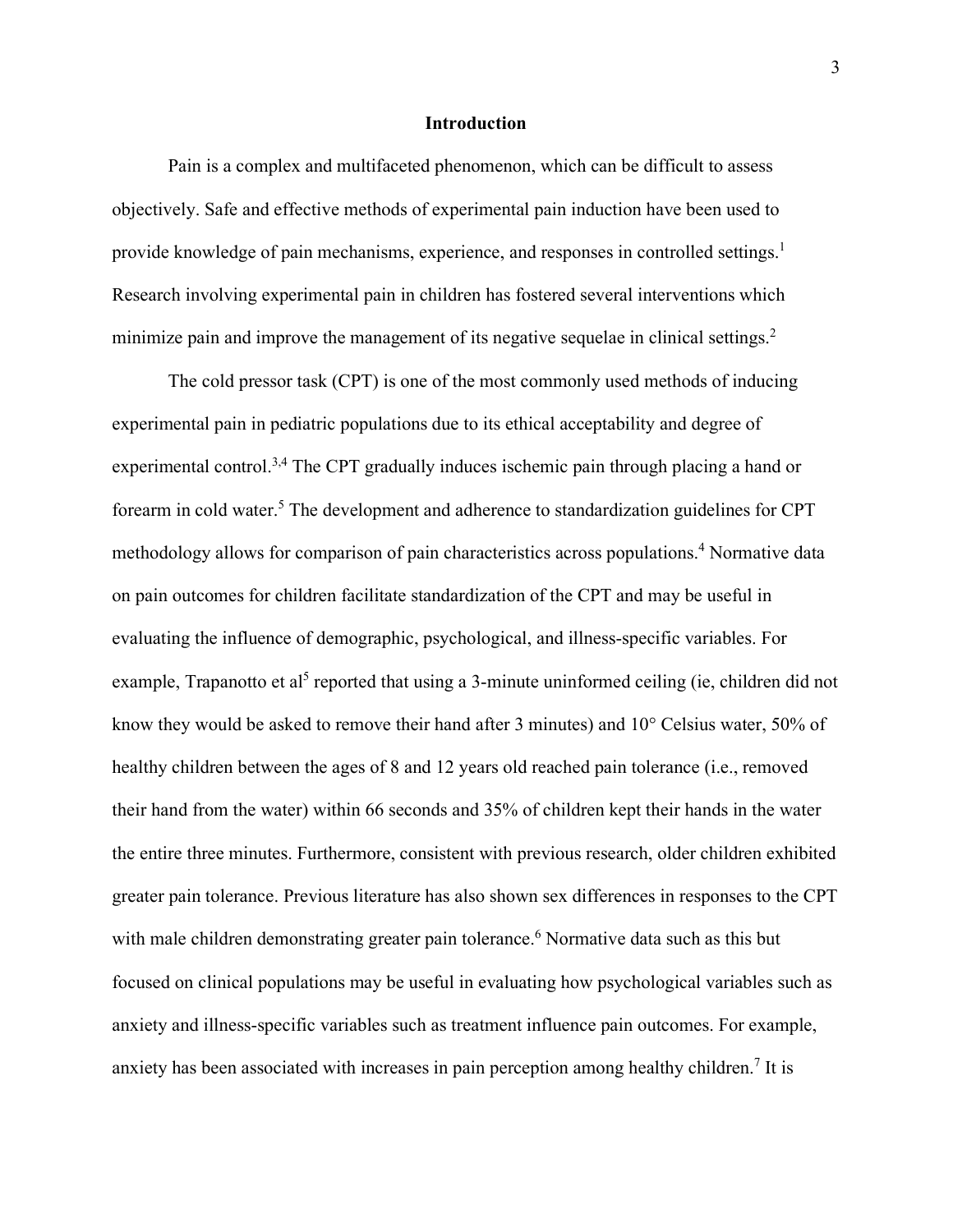necessary to understand this association between anxiety and pain in clinical populations as well in order to develop tailored interventions.

Although the majority of extant literature on experimental pain has focused on healthy children, the CPT has also been used to study clinical samples of children with chronic illness or recurrent pain, including juvenile rheumatoid arthritis,  $8,9$  recurrent abdominal pain,  $10$  sickle cell disease,<sup>11</sup> and headaches<sup>12</sup> for a review see Birnie et al<sup>2</sup>). Findings in terms of pain behavior differences between clinical and nonclinical pediatric samples have been mixed. For example, 2 studies showed that children with juvenile idiopathic arthritis exhibited lower pain tolerance than controls in response to the CPT.<sup>8,9</sup> In contrast, children with recurrent abdominal pain responded with similar pain tolerance and intensity ratings as healthy controls.<sup>10</sup> Likewise, children with recurrent headaches reported no differences in pain intensity ratings compared to healthy children.<sup>13</sup> In a study comparing healthy children with a pediatric chronic pain population, no significant overall differences were observed in pain tolerance and pain intensity when an uninformed ceiling was used; however, significant differences emerged in tolerance with a greater percentage of children with chronic pain completing the CPT when an informed, 1 minute ceiling was used (ie, children were aware they would be asked to remove their hand after 1 minute<sup>12</sup>).

Despite the wide body of literature involving the CPT in children, we found no studies involving pediatric samples with cancer, a population who is subject to repeated painful procedures or medical interventions. Evidence suggests that repeated exposure to painful and distressing medical procedures may contribute to the development of chronic pain and impact expectations and reactions to health care interventions and other future painful events.<sup>14,15</sup> It is therefore likely that children with cancer who must undergo repeated medical procedures may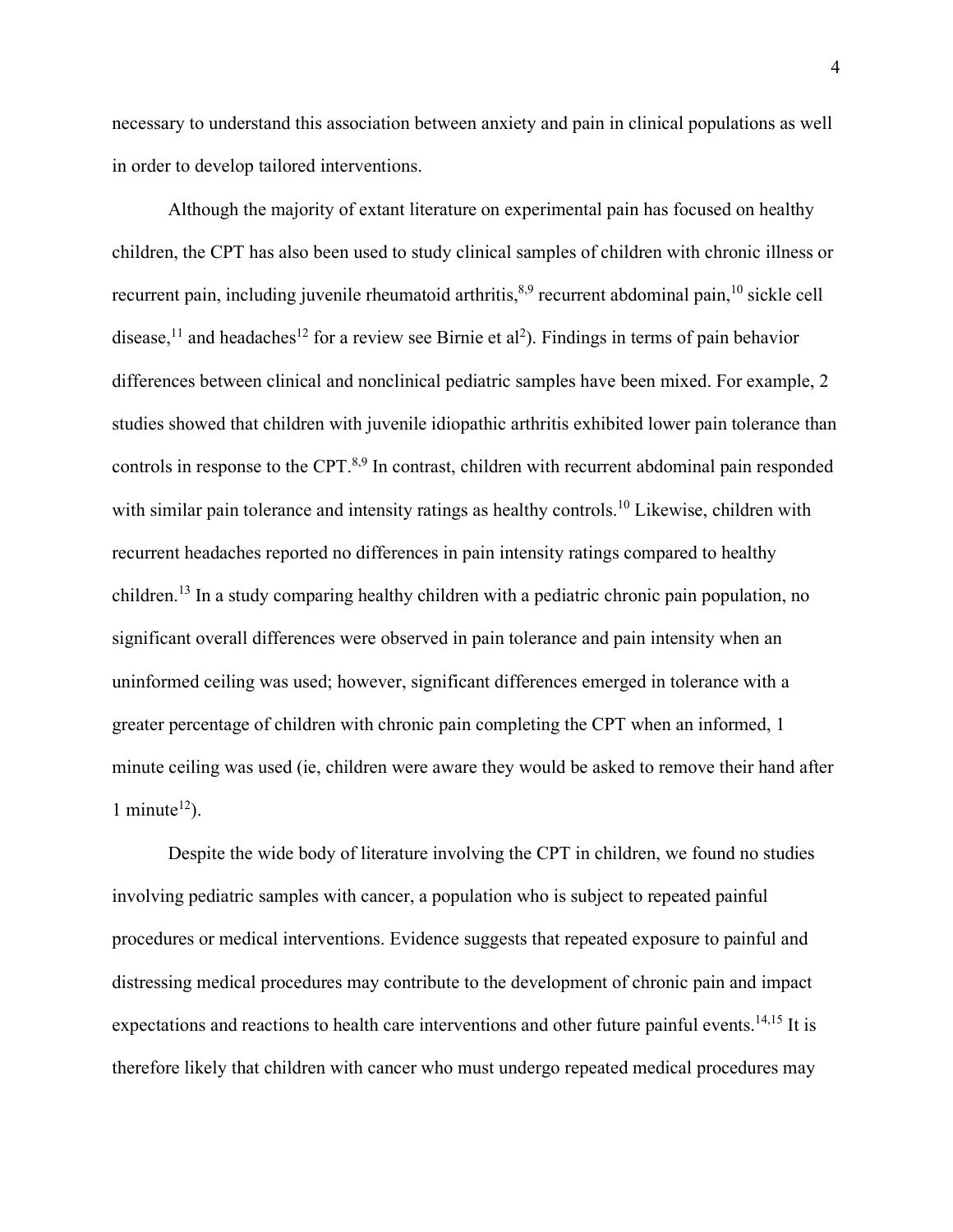have unique responses to experimental pain tasks, such as the CPT. Studying this population may provide valuable information in understanding the developing pain experience of children as well as inform interventions for the management of recurrent pain.<sup>3</sup> A better understanding of how children with cancer respond to pain could improve clinical practice. For example, altered pain response as a function of exposure to repeated painful procedures or treatment may place children at risk for future chronic pain.<sup>16,17</sup>

The pain resulting from diagnostic and treatment procedures in children with cancer does not decrease with repeated exposure and may worsen in the absence of adequate pain management.<sup>18</sup> In addition to frequent painful procedures, children being treated for cancer often also suffer from disease-specific pain and side effects of treatment protocols, including mucositis, infection, and chemotherapy-induced peripheral neuropathy (CIPN).<sup>19,20</sup> CIPN is an increasingly common neuropathic pain syndrome believed to be caused by neurotoxicity of chemotherapeutic agents that damage the primary sensory neurons.<sup>21</sup> Painful CIPN symptoms include hyperesthesia; increased physical sensitivity, especially of the skin; allodynia; experience of pain from a nonpainful stimulation such as pressure, heat or cold; and paresthesias, which are abnormal sensations such as tingling or prickling "pins and needles."19 In addition, CIPN is also known to cause decreased reflexes and a loss of feeling or sensitivity to temperature and tactile stimuli, which may *decrease* patients' perception and response to various external stimuli including pain (for review see Gilchrist<sup>20</sup>). Thus, there are many factors that may impact the pain experience of children undergoing treatment for cancer. Using the CPT in this population provides a standardized environment to test interventions aimed at reducing pain in children with cancer. The pain children experience during medical procedures can vary dramatically (based on, eg, procedure type, previous experience, or physician skill) and so comparing pain reduction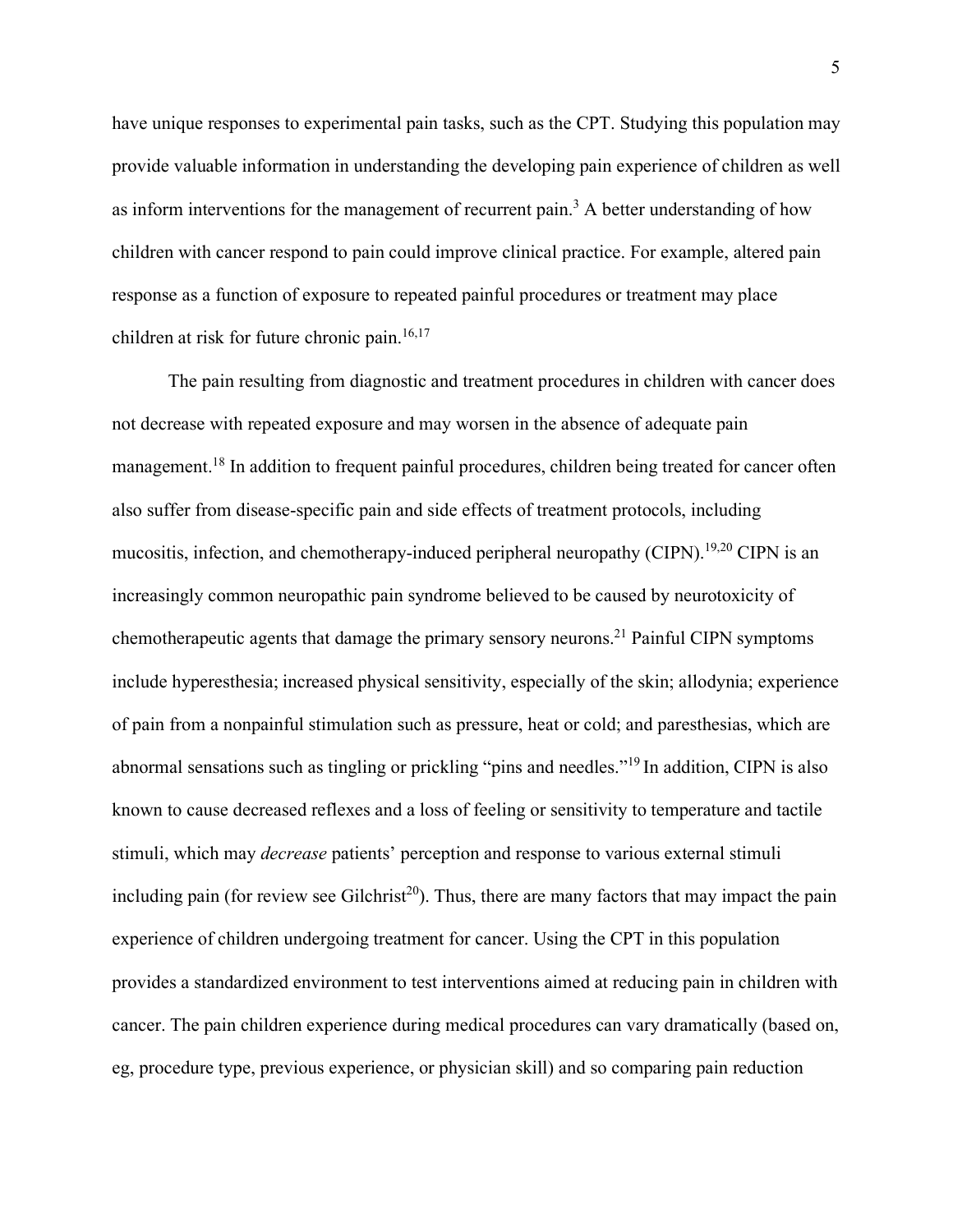strategies using a controlled pain induction technique allows researchers to better assess the direct effects of such pain strategies while controlling for environmental differences. The goal of this paper is to contribute to our body of knowledge on pain experiences of children being treated for cancer in order to improve pain management in this vulnerable population.

Given the dearth of experimental pain research on children with cancer and the importance of understanding factors that impact pain in this population, the purpose of the present study was to investigate pain responses of children undergoing treatment for cancer using the CPT with the following specific aims: (1) descriptively assess pain tolerance and severity as well as explore the correlation between them in children with cancer and (2) examine how demographic, psychological, and treatment-related variables play a role in pain tolerance and severity. On the basis of previous research,<sup>5,6</sup> specific hypotheses included: (1) greater pain tolerance would be associated with lower pain severity; (2) older children, children who were less anxious, and male children would have a greater pain tolerance and experience less pain severity; and (3) children with treatments that likely lead to CIPN would have higher levels of pain tolerance and lower levels of pain severity.

## **Materials and Methods**

#### **Participants**

Participants included 68 pediatric patients diagnosed with cancer (38.4% female), with a mean age of 11.67 years  $(SD = 3.79; \text{range} = 6 \text{ to } 18)$ . Participants were part of a larger study examining the impact of emotion regulation on pain response in children with cancer. Participants were currently undergoing outpatient treatment for cancer at the Hyundai Cancer Institute at the Children's Hospital of Orange County (CHOC Children's) in Southern California. Most (57%) children were undergoing treatment for leukemias, 14% were diagnosed with central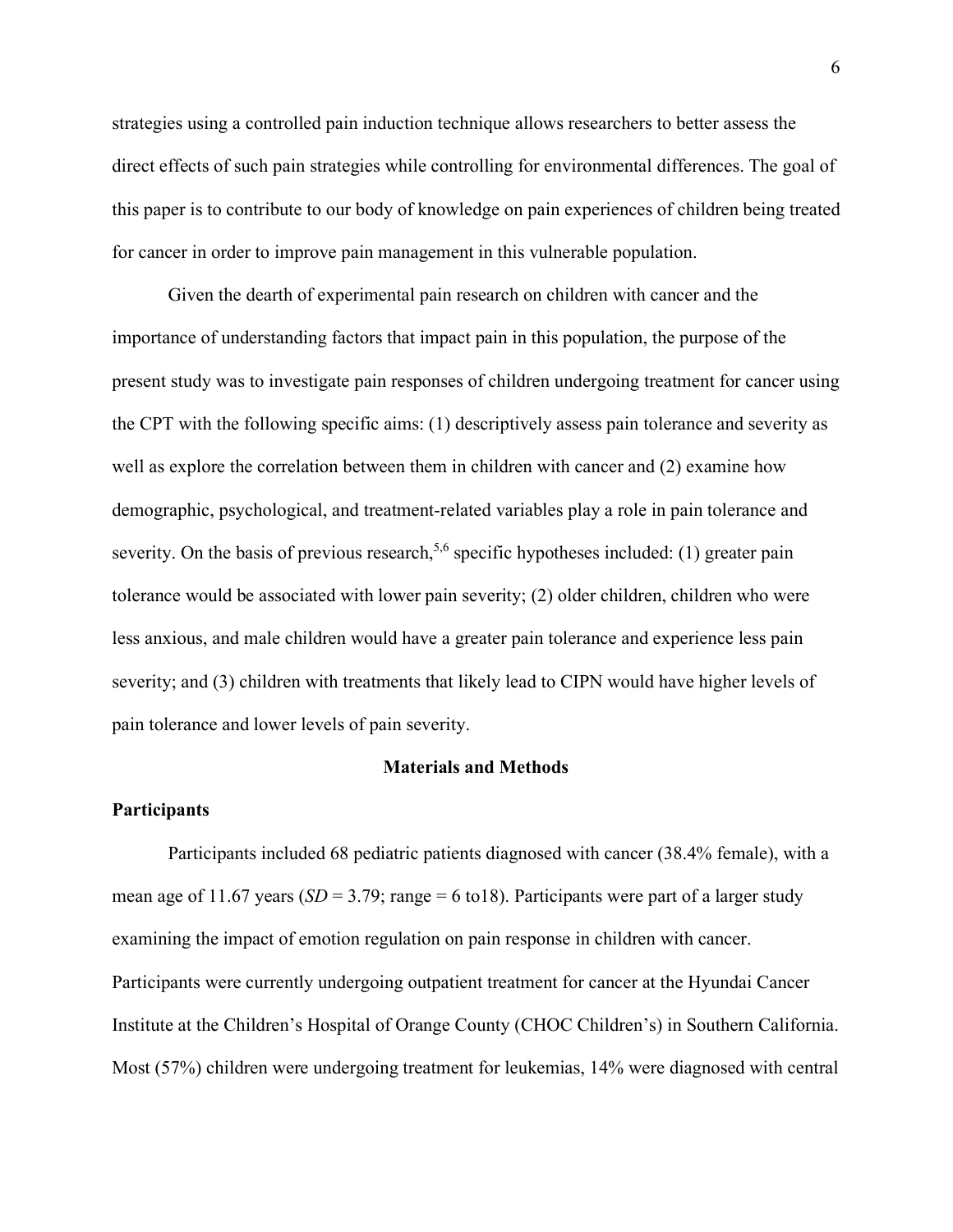nervous system tumors, 14% had sarcomas, 7% had lymphomas, and 8% had another type of cancer such as germ-cell tumors, Wilms' tumor, and breast cancer. Most (94.5%) children reported English and 5.5% reported Spanish as their primary language. Patients excluded from the study were those who (1) had a cognitive impairment, such as a developmental delay that would prevent participation in the CPT, (2) had a medical status requiring inpatient hospitalization or otherwise signified health complications that would prevent participation, (3) had a cut or sore on their non-dominant hand, or (4) had a history of upper extremity vascular disease, high blood pressure, cardiovascular disorder, fainting, seizures, frostbite, or chronic noncancer pain (defined as pain lasting for  $> 4$  months).

# **Measures**

**Demographic information.** Demographic variables including child age, ethnicity, primary language, and sex were collected using self-report measures completed by the child's parent.

**Medical Record abstraction.** Medical records were abstracted from the CHOC Children's Hospital Hyundai Cancer Institute to assess specific diagnosis and treatment. Treatment type was then coded to reflect whether or not a child was receiving a treatment with a chemotherapy agent known to cause CIPN (CIPN-associated treatment vs. no CIPN-associated treatment).

**Pain tolerance.** Pain tolerance was defined as the amount of time a child kept their hand in the cold water. <sup>4</sup> Increased time indicated higher pain tolerance (i.e., that the child could endure more pain).

**Numeric Rating Scale (NRS).** Children were asked to report their pain and upset at 30 second intervals throughout the CPT, beginning at the first 30 second mark, using numeric rating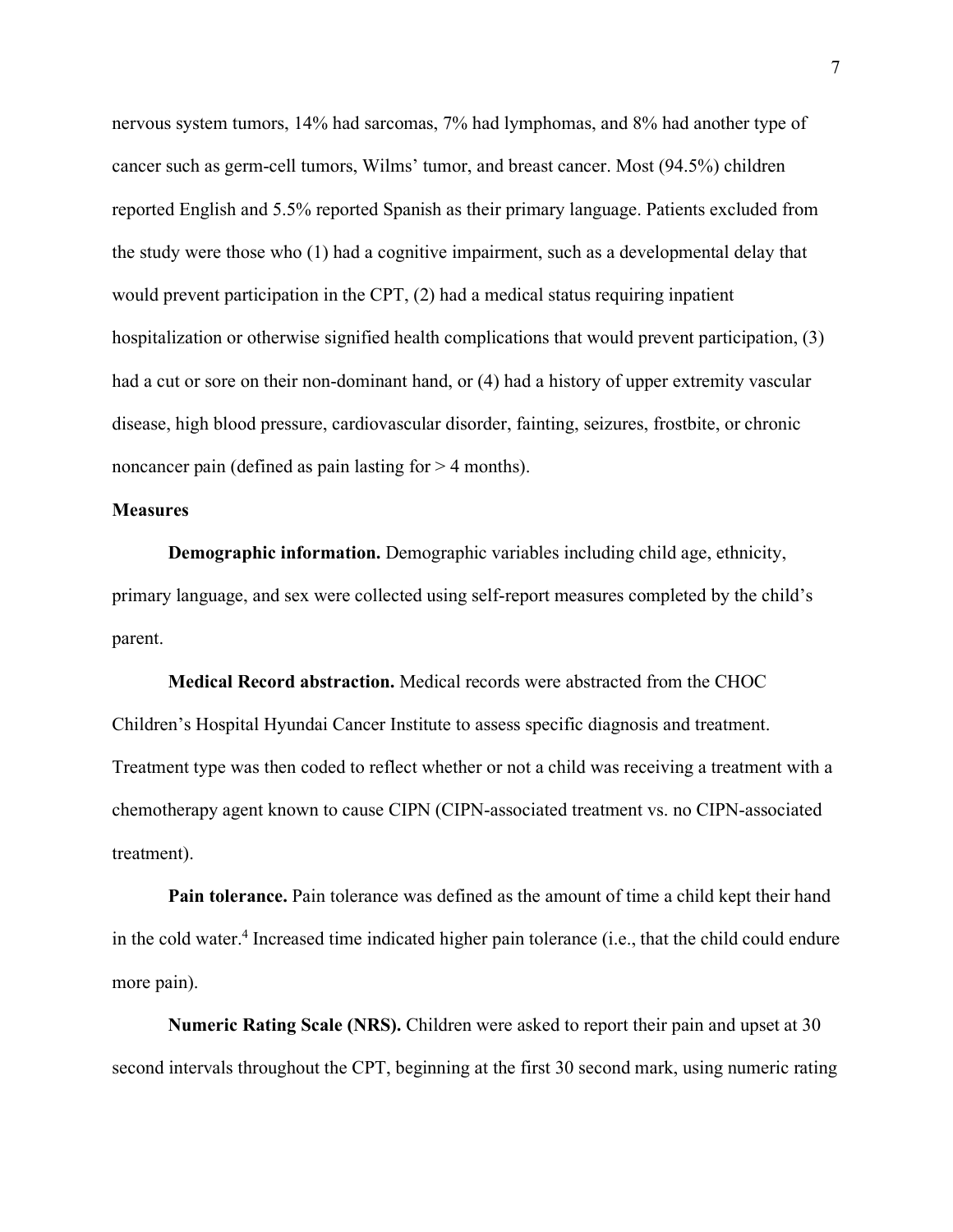scales with developmentally appropriate anchors.<sup>22-24</sup> Specifically, children were asked "How much pain are you in (is it hurting) right now?" on a scale of "no pain at all" = 0 to "a lot of pain" = 10. In addition, children were asked "How upset are you right now?" on a scale of "not upset" = 0 to "very upset" = 10. Children also completed the ratings upon removing their hand from the water. First reported pain and upset, worst reported pain and upset (ie, highest value), and reported pain and upset at pain tolerance (ie, time of hand removal) were used as the variables of interest in analyses.

**The Childhood Anxiety Sensitivity Index (CASI).** The CASI<sup>25</sup> is an 18-item self-report scale that measures the tendency to view anxiety-related bodily sensations as dangerous (eg, "It scares me when my heart beats fast"). Items are scored on a 3-point scale (none, some, a lot), and total scores are calculated by summing all items. The CASI has demonstrated high internal consistency ( $\alpha$  = 0.87) and adequate test-retest reliability (Cronbach's  $\alpha$  range = 0.62 to 0.78 over 2 wk<sup>25</sup>) and has been validated with children ages 6 to 18 years old.<sup>26-28</sup> The reliability of the CASI in this study was high (Cronbach's  $\alpha$  = 0.82).

# **Procedures**

Participants for this study were identified through review of appointment schedules, the participants' medical records, and consultation with the nursing team. Participants were approached on the day of their medical appointment and were asked if they would like to participate. Participants were told that the purpose of the study was to measure their stress response to a difficult task, identified as "The Cold Water Game," in which they would place their hand in cold water for a few minutes and rate how much or little it hurts and how they feel. Families were informed that no lasting risks were involved and they could withdraw from the study at any point without penalty. Informed consent and assent were obtained as appropriate.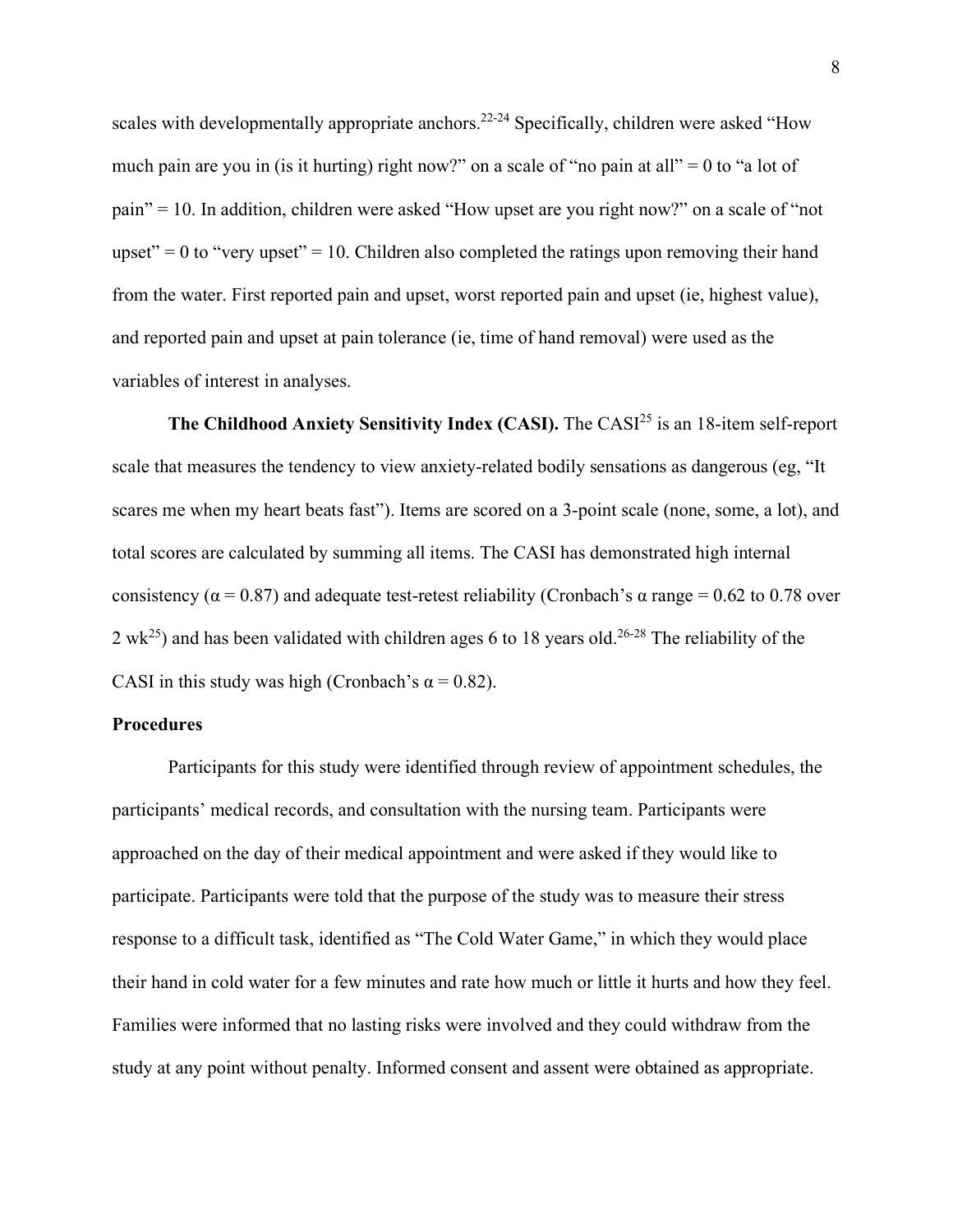Following consent to participate, participants were scheduled for a study appointment on a day when they were not receiving an infusion, if possible. All procedures were approved by the Institutional Review Board and followed the American Psychological Association Ethical Principles with regard to sample treatment.

On the day of the experiment, participants and their parents were directed to complete demographic information jointly. The child was then separated from their parent to control for parental influence on behavior, and taken to the CPT laboratory room to complete baseline questionnaires and the CPT. The child was instructed "we are going to ask you to place your hand in cold water for a few minutes, but you can remove your hand if it becomes unbearable. While your hand is in the water you will be asked to rate how much or how little it hurts, and how good or how bad you feel at various time points. During the experiment, we will also ask you several questions about your feelings and behavior." As part of the larger study, children were also instructed to engage in one of three emotion regulation strategies (distraction, reappraisal, or empathy) described below.

**Emotion regulation strategies.** Children were randomly assigned to one of three emotion regulation strategies. In the distraction condition, children viewed a documentary of animals and were told to focus on the video. In the reappraisal condition, children were asked to think about how their participation would help kids like them with cancer. In the empathy condition, the research assistant told the children "Look, I'm really sorry that you have to do this. I know how it feels. The cold can be painful, but don't be nervous. I've been through this and it's alright, you're going to be okay." No group differences in pain emerged between the groups (presented in the results section) and therefore groups were combined for all other analyses.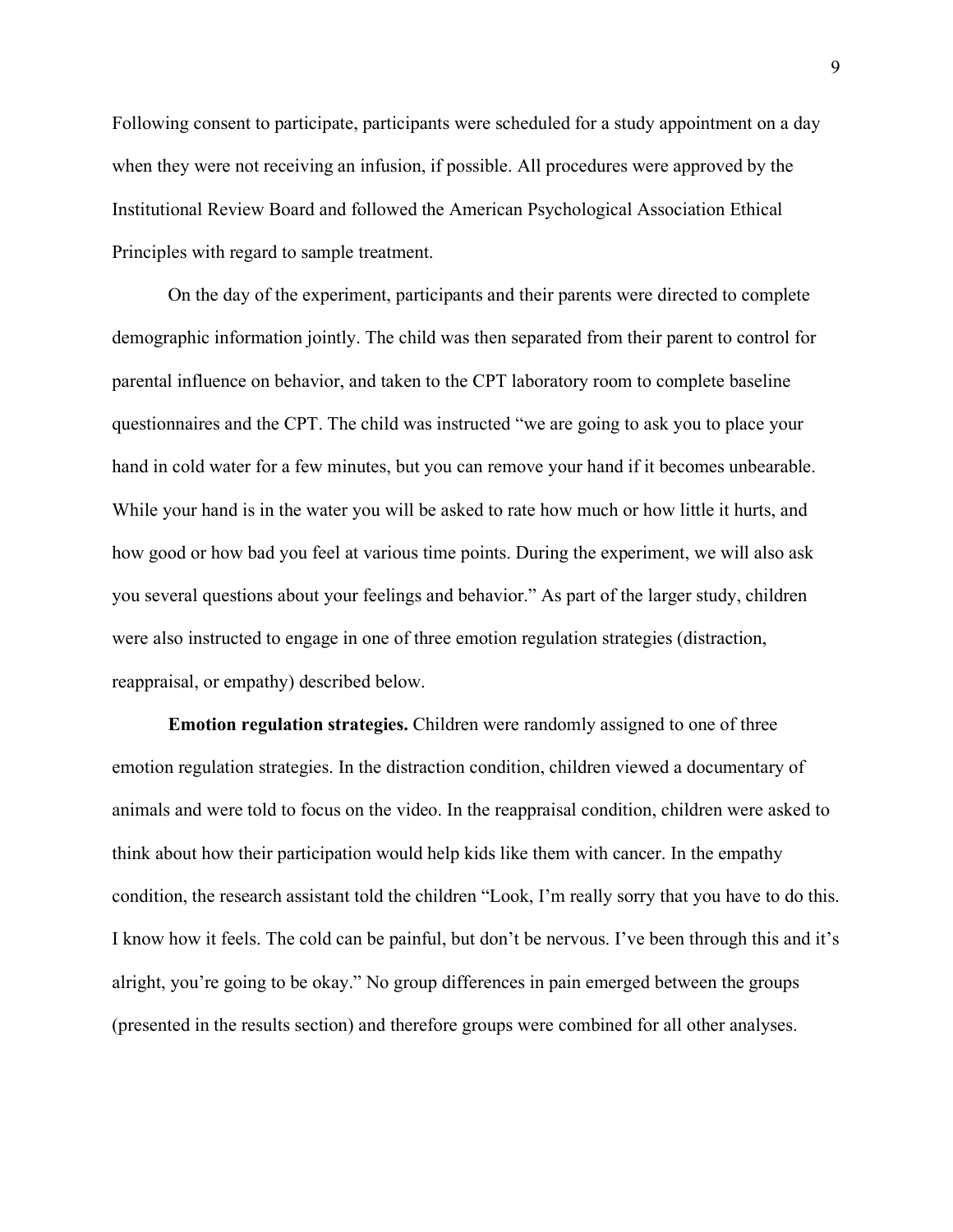**Cold pressor task.** The CPT consisted of 2 phases, following guidelines suggested by von Baeyer et al.<sup>4</sup> An experimenter was present throughout the session and stood behind the child during the CPT.

The initial phase, lasting 2 minutes, was conducted with room temperature water in a separate tub to allow the child to become familiarized with the laboratory environment, standardize hand temperature for the CPT, and ensure comprehension of experimental procedures. The child's hand was placed in the water up to the wrist. Every 30 seconds, the experimenter asked the child to provide pain and upset ratings. After the 2-minute baseline, the child was prompted to remove their hand from the tub and provided with a towel to dry their hand.

The child was then informed they would participate in the second phase, the CPT. In the task, the child would place their hand in the cold pressor apparatus, which consisted of a Coleman cooler that was kept cold with a commercial chiller. The cooler had a thermostat and a water pump circulating the water to maintain a temperature of  $7^{\circ}$  C. Participants were instructed to submerse their non-dominant hand into the cold water up to their wrist. During this phase, pain and upset ratings were elicited every 30 seconds, up to 8 times during the task, and at the time of hand removal. The experimenter recorded the time of hand removal and the child was directed to complete post-task questionnaires. A 4-minute uninformed ceiling was used such that participants were asked to remove their hand from the water if after 4 minutes they had not already done so. The duration of experienced pain was under the control of the child as they could remove their hand from water at any time, with pain rapidly dissipating subsequent to hand withdrawal.

# **Statistical Analysis**

10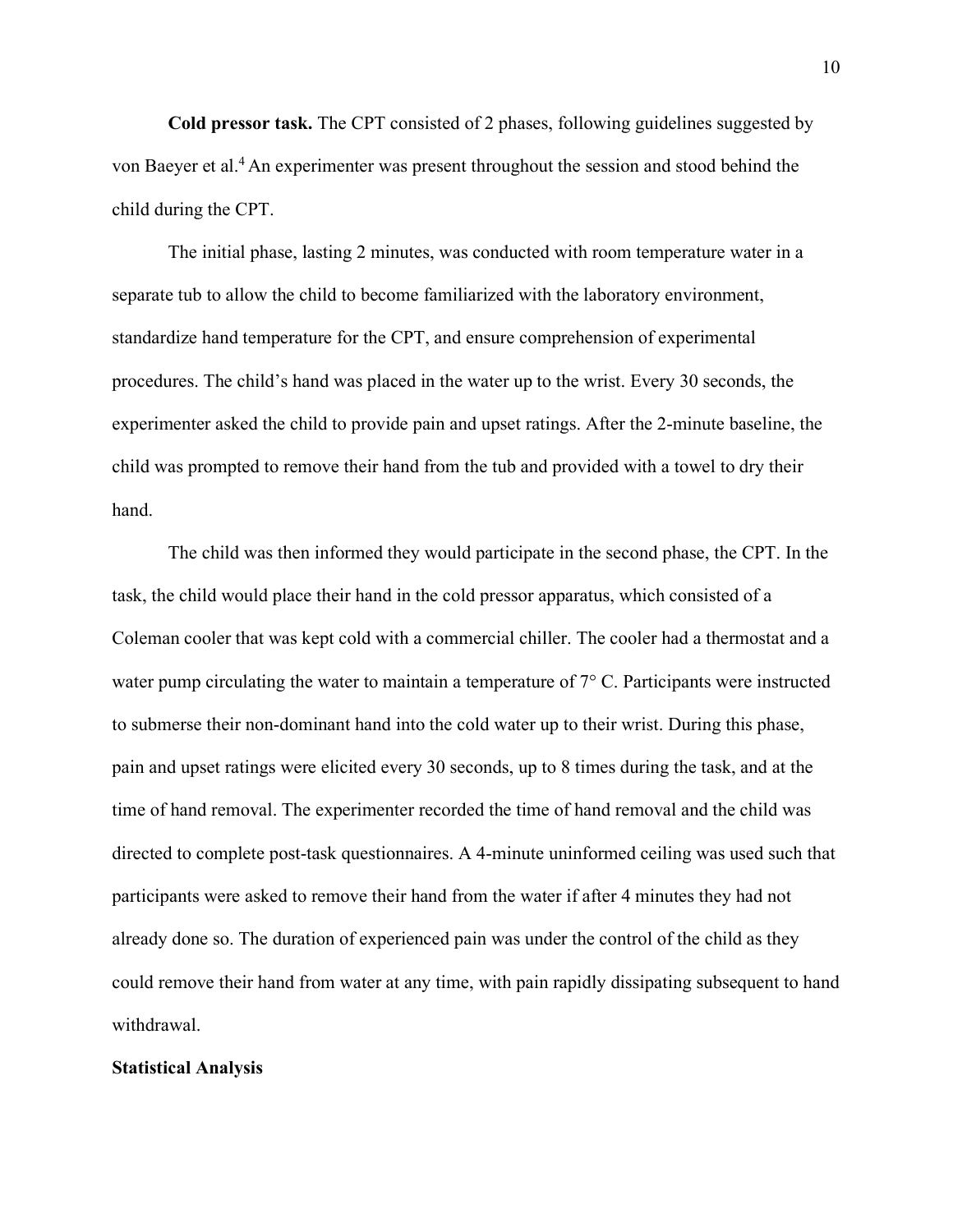First, emotion regulation differences in pain tolerance and self-reported pain and upset were tested. A Cox hazard regression was used to examine emotion regulation condition differences in pain tolerance. Cox hazard regression does not assume a normal distribution for the dependent variable (in this case time until hand removal). Furthermore, because some children did not remove their hand until they were instructed to do so, we right-censored their data as it is unknown when they would have taken their hand out had they not been instructed to do so. Analysis of variance was used to examine emotion regulation condition differences in pain and upset at the three time points of interest (first reported pain and upset, worst reported pain and upset, and reported pain and upset at pain tolerance).

Second, means, SDs, medians, and interquartile ranges were used to calculate averages for pain tolerance and self-reported pain and upset ratings. Pearson product-moment correlations were used to examine relationships between pain, upset, and pain tolerance. Third, pearson product-moment correlations were used to examine how age, sex, and anxiety sensitivity were associated with pain tolerance and self-reported pain and upset. Fourth, a Cox hazard regression model was used to examine group differences between children receiving CIPN-associated treatments versus those taking no CIPN-associated treatments and pain tolerance.

A post hoc power analysis conducted using the power Cox program in STATA 15 revealed that a sample size of 68 would provide 92% power to detect a large hazard ratio effect with an  $\alpha$  of 0.05.<sup>29</sup> A post hoc power analysis suggested that 68 participants would provide 82% power to detect a medium effect size correlation ( $r = 0.30$ ) with an α of 0.05.<sup>30</sup>

#### **Results**

#### **Emotion Regulation Group Differences**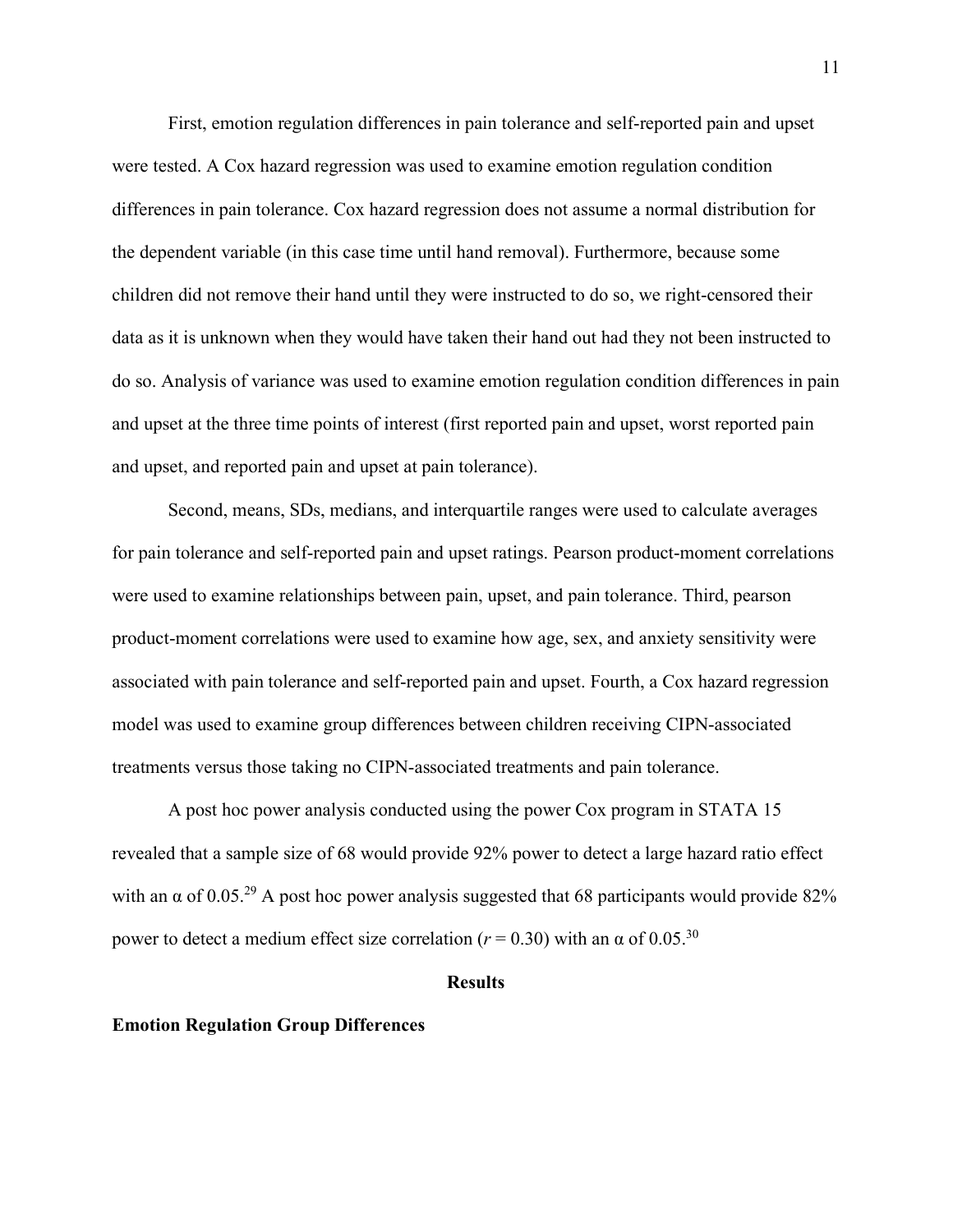When controlling for child age and sex, there were no emotion regulation group differences in pain tolerance, Wald  $\chi^2 = 1.38$ ,  $P = 0.502$ . There were no emotion regulation group differences in pain (first reported pain:  $F_{2,64} = 2.14$ ,  $P = 0.126$ ; worst reported pain:  $F_{2,64} =$ 2.14,  $P = 0.127$ ; reported pain at pain tolerance:  $F_{2,64} = 1.67$ ,  $P = 0.197$ ) or upset (first reported upset:  $F_{2,47} = 1.68$ ,  $P = 0.194$ ; worst reported upset:  $F_{2,64} = 1.39$ ,  $P = 0.257$ ; reported upset at pain tolerance:  $F_{2,64} = 0.86$ , p = 0.429).

#### **Pain Tolerance and Self-Report Pain and Upset**

On average, children exhibited pain tolerance of  $118.22$  seconds (SD = 101.18; median = 67.00; interquartile range [IQR]: 26.25 to 240.00 s). A bimodal distribution was present with 60% of the participants removing their hand on or before the 105 second mark (ie, 1.75 min) whereas the other 40% kept their hand in the water the entire 4-minute ceiling. On average, children reported a pain severity of  $5.07$  (SD = 3.47; median =  $5.00$ ; IQR: 2.00 to 9.00) at their first report of pain, a pain severity of  $5.94$  (SD = 3.54; median = 6.00; IQR: 3.00 to10.00) at their max report of pain, and a pain severity of  $5.33$  (SD =  $3.72$ ; median =  $5.00$ ; IQR:  $2.00$  to  $9.00$ ) at the time they reached pain tolerance (ie, removed their hand from the water). Children reported an average upset rating of  $3.09$  (SD =  $3.82$ ; median = 1.00; IQR: 0.00 to 6.00) at their first report of upset, an upset rating of 3.79 (SD = 3.95; median = 2.00; IQR: 0.00 to 8.00) at their max report of upset, and  $3.22$  (SD =  $3.85$ ; median =  $2.00$ ; *IOR*: 0.00 to 6.00) at the time they reached pain tolerance. Child pain and upset were positively correlated,  $r_{67} = 0.71$ ,  $P < 0.001$ . Further, greater pain tolerance was associated with lower pain at first reported pain ( $r_{65}$  = -0.48, *P* < 0.001), marginally associated with lower pain at worst reported pain ( $r_{65} = -0.23$ ,  $P = 0.070$ ), and associated with lower pain at pain tolerance ( $r_{65}$  = -0.37,  $P = 0.002$ ). Similarly, greater pain tolerance was associated with lower upset at first reported upset ( $r_{65}$  = -0.45,  $P$  < 0.001), worst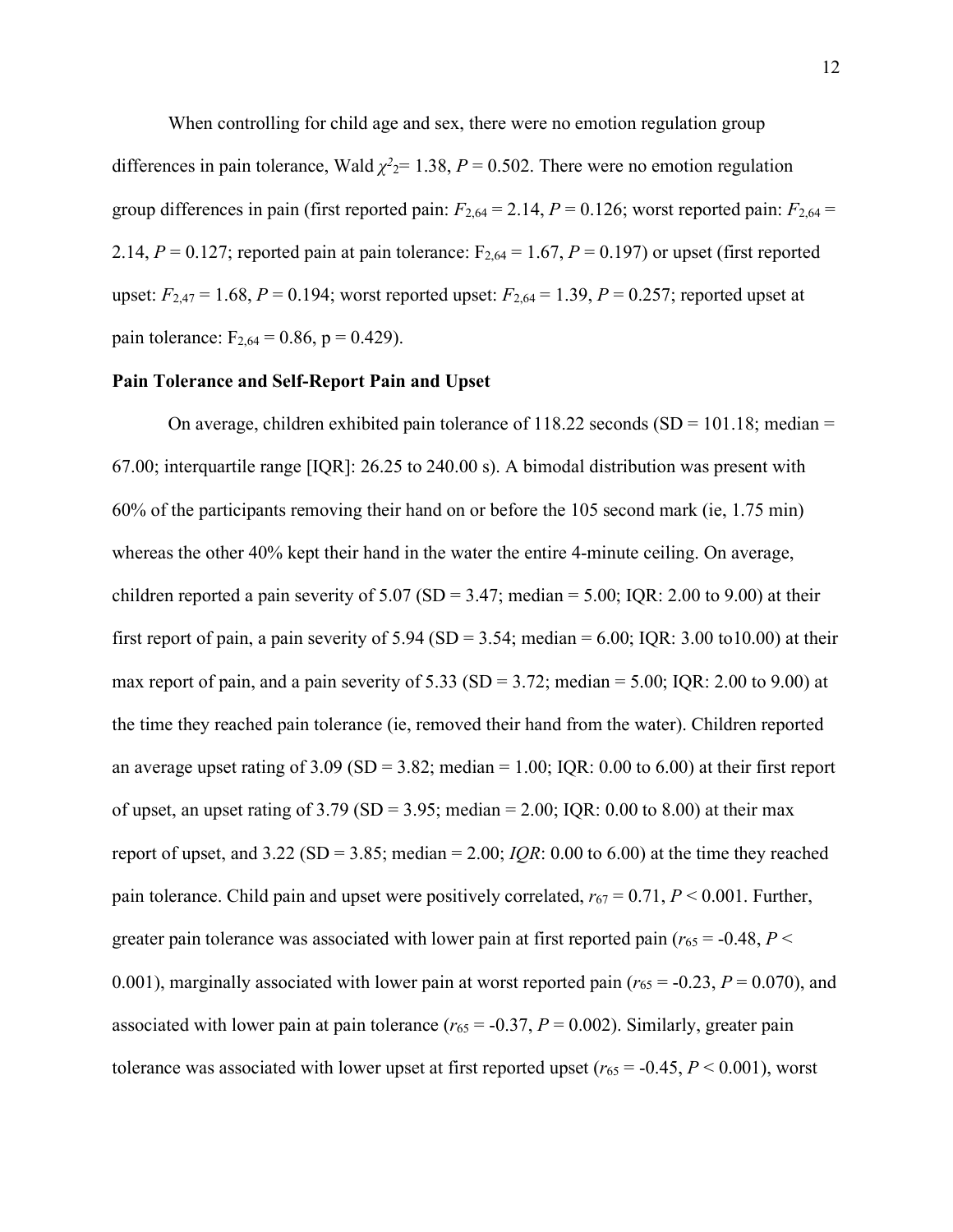reported upset ( $r_{65}$  = -0.33, *P* = 0.007), and reported upset at pain tolerance ( $r_{65}$  = -0.41, *P* = 0.001).

# **Factors Associated with Child Pain Tolerance and Self-Reported Pain and Upset**

Children who were older were more likely to demonstrate higher pain tolerance,  $r_{68}$  =  $0.27, P = 0.027$ . Children who were older also tended to report less pain severity (first reported pain:  $r_{67} = -0.26$ ,  $P = 0.032$ ; worst reported pain [marginal]:  $r_{67} = -0.22$ ,  $P = 0.075$ ; reported pain at pain tolerance [marginal]:  $r_{67} = -0.24$ ,  $P = 0.051$ ] and upset (first reported upset [marginal]:  $r_{67}$  $= -0.23$ ,  $P = 0.061$ ; worst reported upset:  $r_{67} = -0.28$ ,  $P = 0.022$ ; reported upset at pain tolerance [non-significant]:  $r_{67}$  = -0.18,  $P = 0.142$ ). Sex was not associated with pain tolerance or selfreported pain and upset, *P*'s > 0.05. Higher anxiety sensitivity tended to be associated with higher pain (first reported pain:  $r_{56} = 0.30$ ,  $P = 0.024$ ; worst reported pain:  $r_{56} = 0.33$ ,  $P = 0.015$ ; reported pain at pain tolerance [marginal]:  $r_{56} = 0.262$ ,  $P = 0.051$ ) and higher average upset (first reported upset [marginal]:  $r_{67} = -0.23$ ,  $P = 0.061$ ; worst reported upset:  $r_{67} = -0.28$ ,  $P = 0.022$ ; reported upset at pain tolerance [nonsignificant]:  $r_{67} = -0.18$ ,  $P = 0.142$ ). However, there was no relationship between child anxiety sensitivity and pain tolerance,  $r_{57} = -0.16$ ,  $p = 0.236$ .

# **Treatment Type**

Some children ( $N = 56$ ) were receiving chemotherapy agents known to cause CIPN (eg, vincristine, cisplatin, and bortezomib) while others  $(N = 10)$  were not (2 children could not be placed into one of the 2 groups and were therefore excluded from analyses using this variable).  $31$  $31$ There were no significant differences in age, sex, or anxiety between the 2 groups ( $P$ 's  $> 0.05$ ). When controlling for child age and sex, children taking CIPN-associated treatments exhibited higher pain tolerance (Fig. 1),  $β = 0.84$ ,  $SE = 0.38$ , Wald  $X^2$ <sub>1</sub> = 4.88,  $P = 0.027$ , HR = 2.33, 95%

<span id="page-14-0"></span><sup>&</sup>lt;sup>1</sup> Two children could not be placed into one of the two groups and were therefore excluded from analyses using this variable.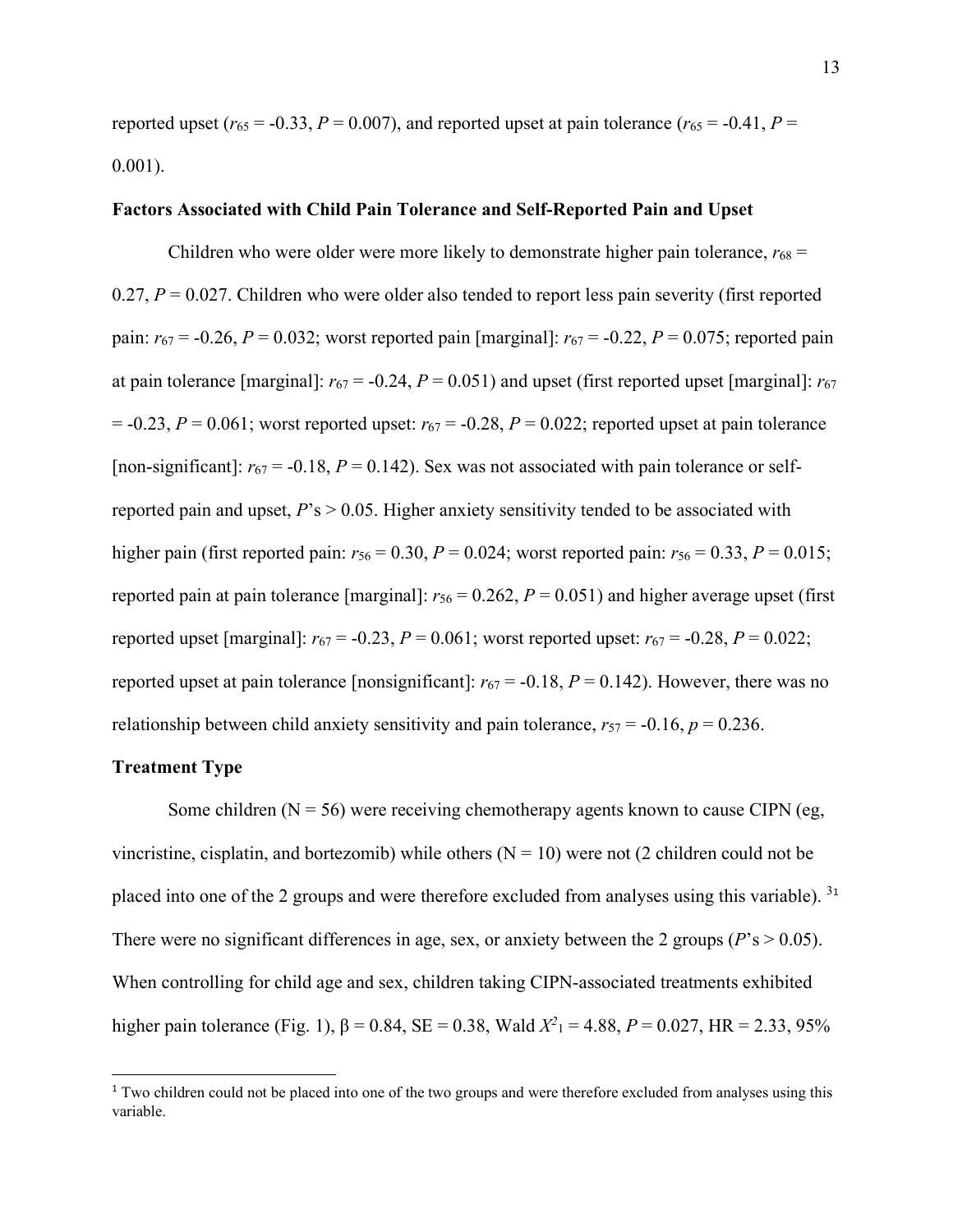confidence interval (1.10-4.92). Specifically, the hazard rate of hand removal of a child who was not taking an agent associated with CIPN was 2.33 times greater than of a child receiving such a medication. Further, of the 56 children receiving CIPN-associated treatment, 46% kept their hand in the water for the entire 4-minute period while only 10% of the children not taking such agents kept their hand in the water for the entire time. Given that anxiety sensitivity and selfreported pain and upset were also associated with pain tolerance, these variables were controlled for (along with child age and sex), in a second Cox hazard model. In this model, children taking CIPN-associated treatments again exhibited higher pain tolerance,  $\beta = 1.05$ , SE = 0.48, Wald  $X^2$ <sub>1</sub>  $= 4.81, P = 0.028, HR = 2.84, 95\%$  confidence interval (1.12 - 7.23).

#### **Discussion**

This study observed the pain response of children undergoing treatment for cancer during the CPT, a widely used experimental pain task in children. Under the conditions of this study, we found children with cancer exhibited average pain tolerance of  $\sim$ 2 minutes and 40% of participants kept their hands in the cold water for the entire 4-minute duration of the CPT. Moreover, we determined that several demographic and treatment-related factors impacted pain response, including age, anxiety sensitivity, and chemotherapy agents.

In terms of demographic variables, similar to previous findings in studies of healthy children and clinical populations, 5,6,32,33 pain tolerance in our sample was higher in older children compared to younger participants. Additionally, older children reported less severe pain and upset throughout the CPT. Children who were more anxious reported marginally more pain and upset but exhibited no difference in pain tolerance compared to less anxious children suggesting that the interrelation between anxiety, pain, and upset did not influence the behavioral outcome of pain tolerance. We did not observe differences in pain tolerance or pain and upset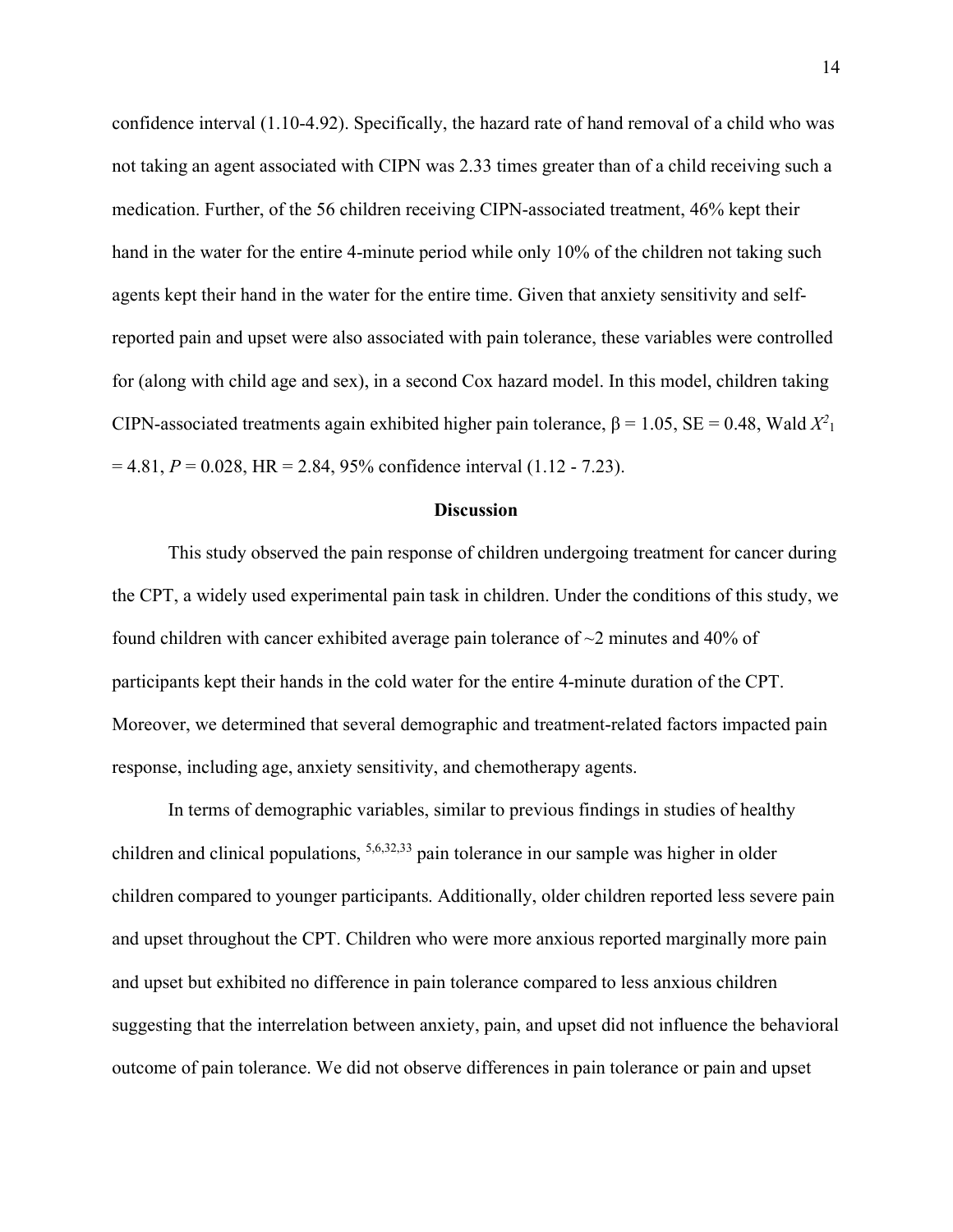severity ratings between male and female participants. Given that findings on the relationship between pain tolerance and sex have been mixed<sup>5,6,32,34-36</sup> and that they may be age dependent,<sup>37</sup> further research is needed on potential sex differences in pain in this population. Nevertheless, understanding how demographic variables are associated with pain processing allows for an understanding of how they may influence pain processing over time. For example, if young children or those with greater anxiety sensitivity experience pain, their experience may be more traumatic relative to a much older child or a child with less anxiety sensitivity. This traumatic experience may have greater negative effects on their future perception and anticipation of pain.

In terms of pain response, it can be difficult to compare findings with extant literature due to slight differences in CPT methodology, particularly with regard to water temperature, ceiling length, and whether the ceiling was informed or uninformed. Nonetheless, placing our data on pain tolerance in the context of existing research seems to suggest that our findings are at least consistent with extant literature (e.g., Trapanotto et al<sup>5</sup> and Birnie et al<sup>38</sup>) and may even indicate that children undergoing cancer treatment demonstrate increased pain tolerance when compared to healthy children. For example, Myers et  $al<sup>32</sup>$  employed a sample with a similar age range and water temperature to our sample and their results revealed tolerance at closer to 1 minute, rather than the 2 minutes in the present study. In addition, a large number of children (40%) in the current study kept their hands in the cold water for the entire 4-minute ceiling. However, Myers and colleagues' participants also endured multiple pain tasks throughout their experiment and although the other pain task was counter balanced with the CPT, this may have influenced pain tolerance. In addition, Myers and colleagues' instructions to their participants were to keep their hand in the water for "as long as they could" while ours may have alluded to children that they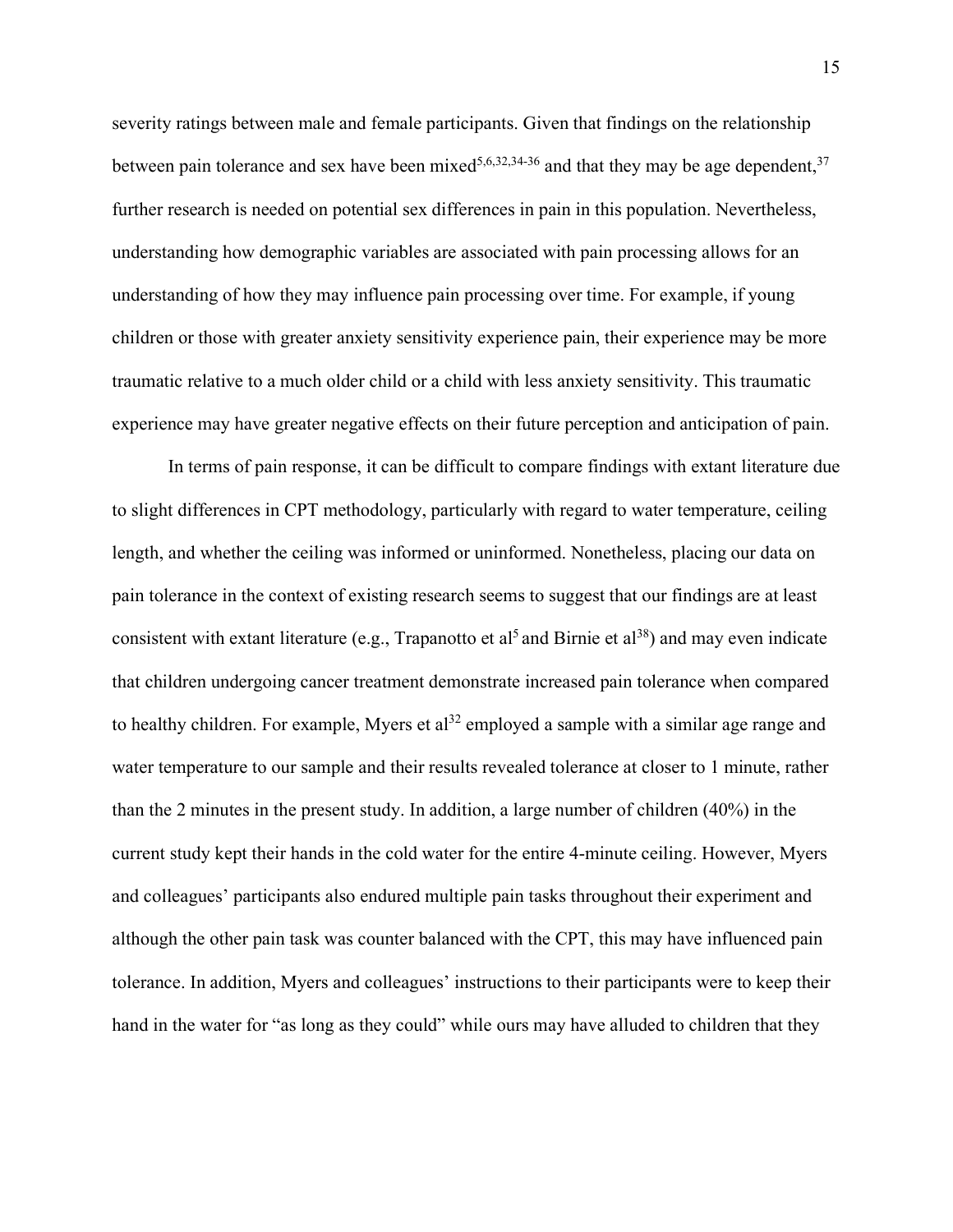only had to keep their hand in for a few minutes making our instructions more similar to those of an informed ceiling.

One explanation for the finding of the high pain tolerance in our sample could be the impact of the cancer treatment children were receiving. In particular, the majority of children were receiving chemotherapy agents known to cause peripheral neuropathy (CIPN). Indeed, children receiving CIPN-associated treatments reported lower pain and upset severity and demonstrated higher pain tolerance compared to children not receiving such treatments. Therefore, it is at least possible that chemotherapy agents may impact children's pain response in a manner that decreases sensitivity to pain. The observation of diminished distress and pain response may be explained by symptoms of sensory and/or autonomic nerve damage or dysfunction, such as hypoalgesia or vasomotor abnormalities. <sup>19</sup> As mentioned in the introduction, CIPN is known to cause decreased reflexes and a loss of feeling or sensitivity to temperature and tactile stimuli, which may decrease patients' perception and response to various external stimuli including pain (for review see Gilchrist<sup>20</sup>). However, although one may hypothesize that decreased pain response could have some benefits, CIPN has negative consequences in terms of sensation (eg, numbness, tingling, burning) that may interfere with procedural pain response but make overall pain management during cancer treatment more complicated. For example, children who have decreased pain sensitivity may be less likely to notice injuries. Interestingly, there were no significant differences in age, sex, or anxiety between children receiving CIPN-associated treatments and those who were not, making it unlikely that these could have explained the group differences in pain tolerance.

In interpreting our data, it is important to be mindful of the fact that our sample size was small and heterogeneous, consisting of children diagnosed with a variety of cancer types and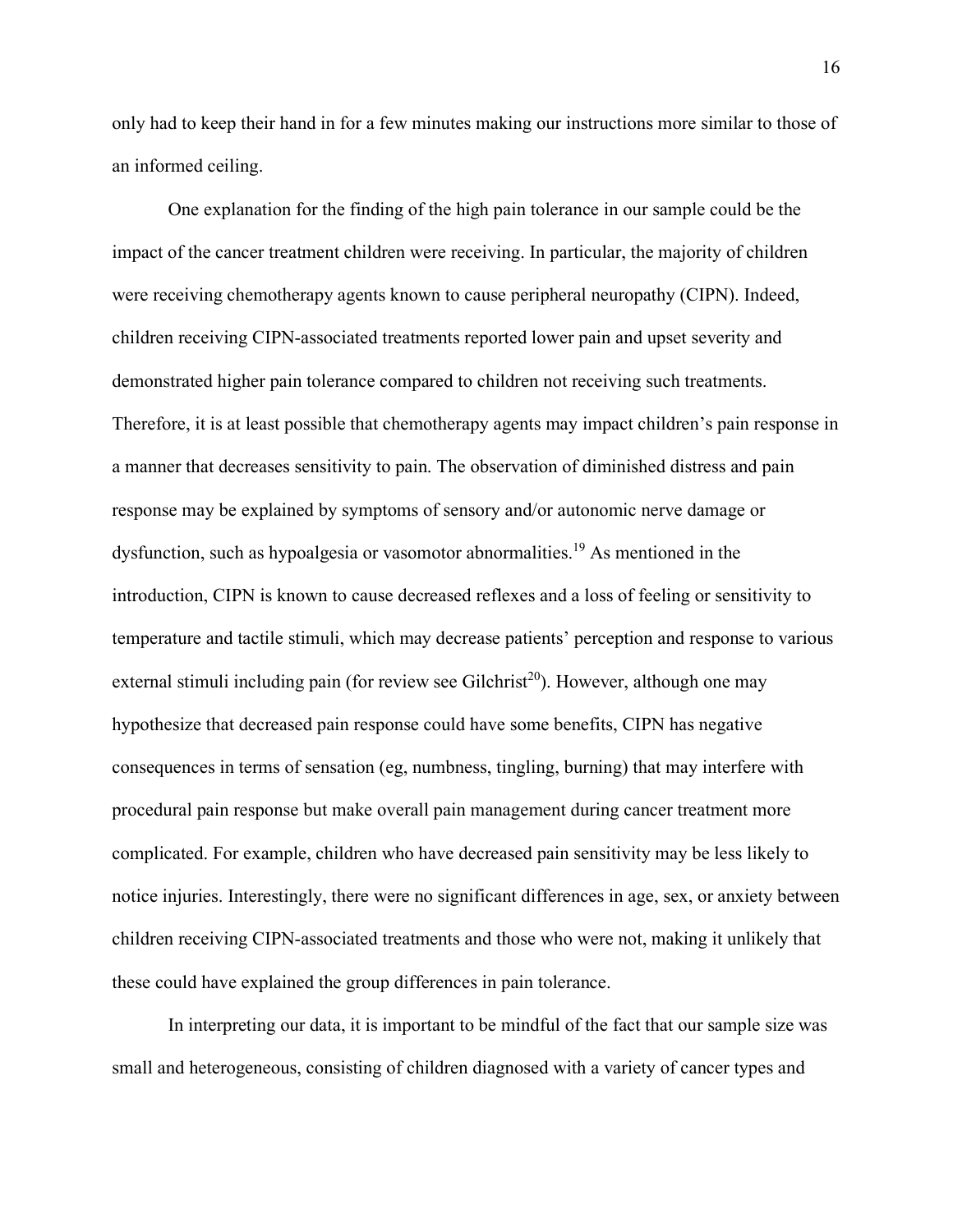undergoing an array of treatment protocols, and therefore may have limited generalizability. This was especially true in our analyses comparing children taking CIPN-associated treatments ( $N =$ 56) and those who were not  $(N = 10)$ ; thus, it is possible results may not replicate in a larger sample size. A second limitation was our categorization of CIPN. Although it was surmised that children receiving CIPN-associated treatments could be experiencing neuropathy, the actual presence and characteristics of neuropathy were not assessed nor was the length of time they had been receiving treatment. As new measures of treatment-induced neuropathies are created and validated, a more detailed understanding of the relationship between CIPN and pain behavior may be observed.<sup>39</sup> It will be important to explore how stage and length of treatment may influence pain response. Although data on this were not collected, children were likely at difference phases of treatment and therefore frequency and dosing of chemotherapy varied. Furthermore, no healthy comparison group was used in this study. A healthy comparison group would provide a clearer assessment of the differences in pain response to the CPT between children taking chemotherapy agents known to cause CIPN, children with cancer who were not taking such agents, and children without cancer.

An additional limitation of the study was the perceived control as a result of the experimental demands. Children who undergo repeated medical procedures are not provided with the ability to discontinue a painful procedure. Therefore the capacity to end the experimental pain task at their own discretion may have afforded a shift in participant focus, perceived power or predictability during the CPT, consistent with extant literature documenting differences in pain tolerance based upon knowledge of the time-limited nature of the task.<sup>12</sup> Therefore, knowing that they could withdraw their hand at any time may have influenced their pain perception. Finally, a criticism of the CPT is that it may not relate to real world pain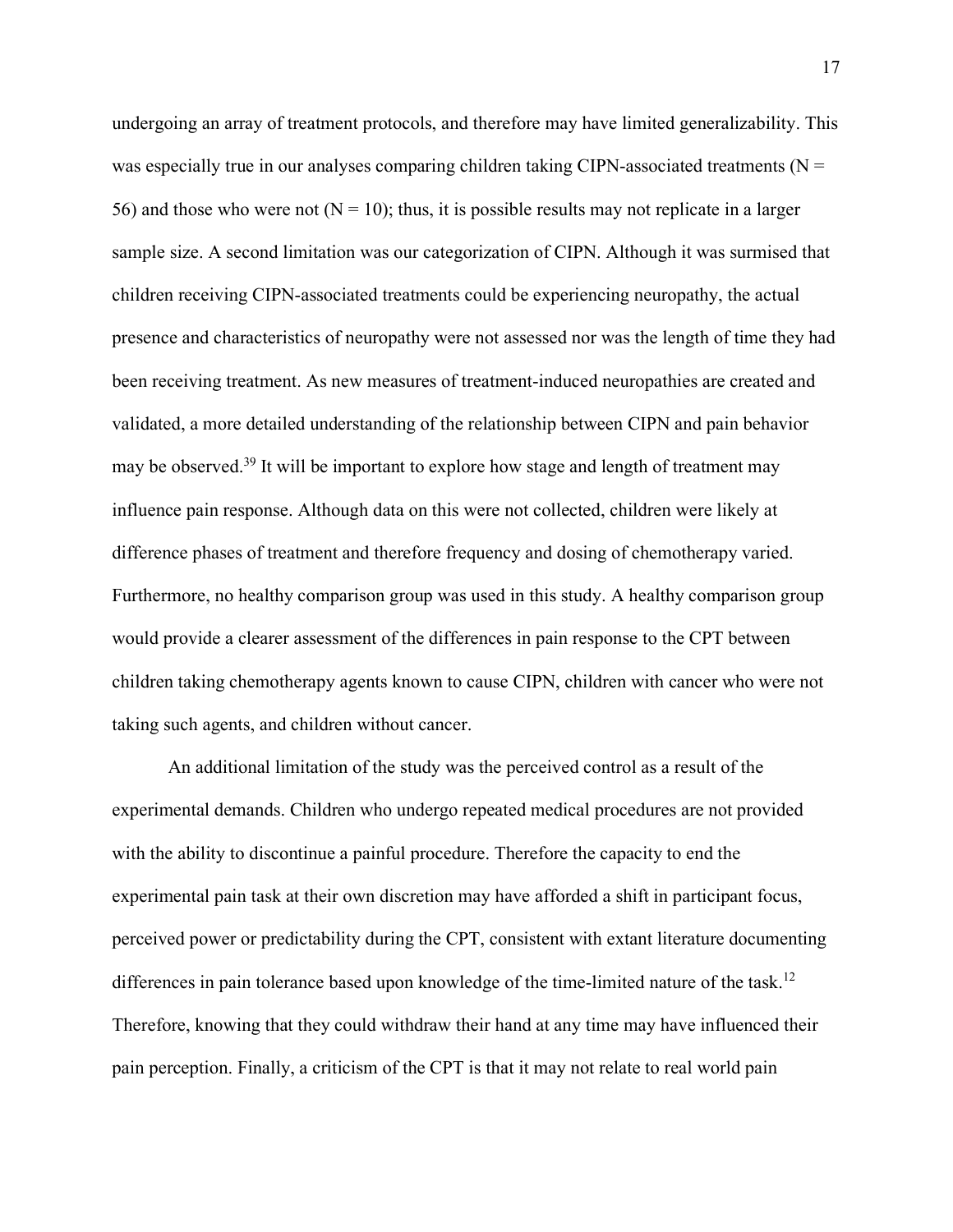experience and this may be particularly relevant in the pediatric oncology population. Pain sensation is comprised of more than simply nociceptive input. There are affective as well as sensory components to the experience of pain.<sup>40</sup> In children with cancer, these affective components may be particularly salient; a child with cancer who experiences pain may worry that it signals a worsening of the cancer or a procedure may lead to procedural anxiety that may not manifest during an experimental pain task. Thus, it will be important to examine how pain responses to the CPT may predict responses to real world pain for children with cancer.

Children with cancer routinely undergo painful procedures. Therefore, the findings in this study may be useful for future research aiming to mitigate the pain experienced during these procedures and prevent chronic pain in survivorship, given the growing evidence of higher rates of chronic pain in childhood cancer survivors.<sup>41</sup> Our results suggest that cancer treatment may impact children's pain response. Although more data is needed to confirm this finding, future research would be helpful in identifying how this impacts response to pain during treatment. Future investigations of pain response in this population may also benefit from standardized measures to assess CIPN symptom severity and additional physiological data to further assess the potential impact of chemotherapy agents on children's response to pain. Alternative methods of experimental pain induction may also be considered in evaluating pain behaviors in this population, as well as the use of informed time limits of pain induction. As we learn more about the pain experiences of children with cancer, this body of knowledge can be used to inform pain management approaches in this vulnerable population.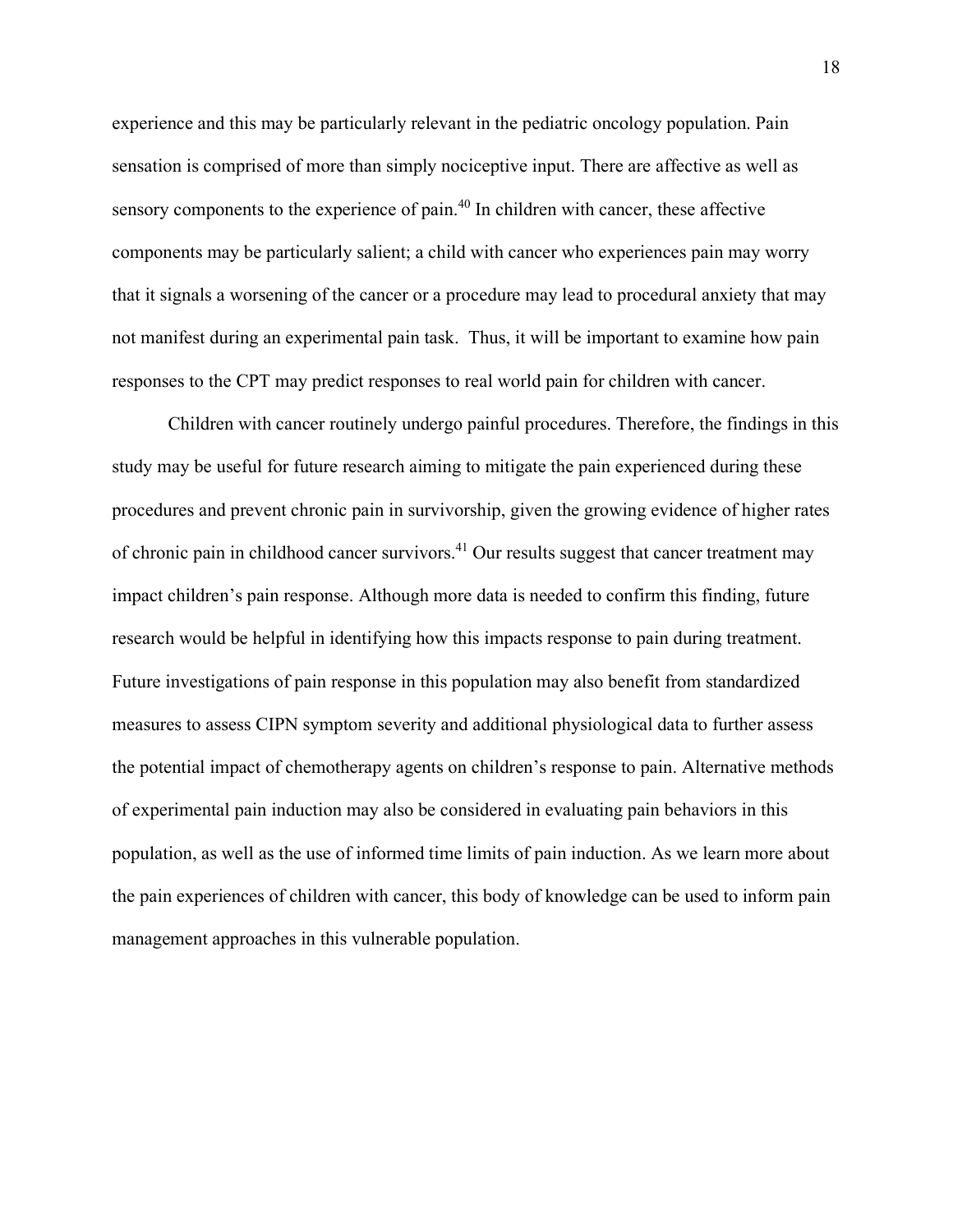# **References**

- 1. Birnie, K. A., Caes, L., Wilson, A. C., Williams, S. E., & Chambers, C. T. (2014). A practical guide and perspectives on the use of experimental pain modalities with children and adolescents. *Pain Management*, *4*(2), 97–111. https://doi.org/10.2217/pmt.13.72
- 2. Birnie, K. A., Petter, M., Boerner, K. E., Noel, M., & Chambers, C. T. (2012). Contemporary use of the cold pressor task in pediatric pain research: A systematic review of methods. *Journal of Pain*, *13*(9), 817–826. https://doi.org/10.1016/j.jpain.2012.06.005
- 3. Birnie, K. A., Noel, M., Chambers, C. T., von Baeyer, C. L., & Fernandez, C. V. (2011). The cold pressor task: Is it an ethically acceptable pain research method in children? *Journal of Pediatric Psychology*, *36*(10), 1071–1081. https://doi.org/10.1093/jpepsy/jsq092
- 4. von Baeyer, C. L., Piira, T., Chambers, C. T., Trapanotto, M., & Zeltzer, L. K. (2005). Guidelines for the cold pressor task as an experimental pain stimulus for use with children. *Journal of Pain*, *6*(4), 218–227. https://doi.org/10.1016/j.jpain.2005.01.349
- 5. Trapanotto, M., Pozziani, G., Perissinotto, E., Barbieri, S., Zacchello, F., & Benini, F. (2009). The cold pressor test for the pediatric population: Refinement of procedures, development of norms, and study of psychological variables. *Journal of Pediatric Psychology*, *34*(7), 749–759. https://doi.org/10.1093/jpepsy/jsn107
- 6. Schmitz, A.-K., Vierhaus, M., & Lohaus, A. (2013). Pain tolerance in children and adolescents: sex differences and psychosocial influences on pain threshold and endurance. *European Journal of Pain (London, England)*, *17*(1), 124–31. https://doi.org/10.1002/j.1532-2149.2012.00169.
- 7. Esteve, R., Marquina-Aponte, V., & Ramirez-Maestre, C. (2014). Postoperative pain in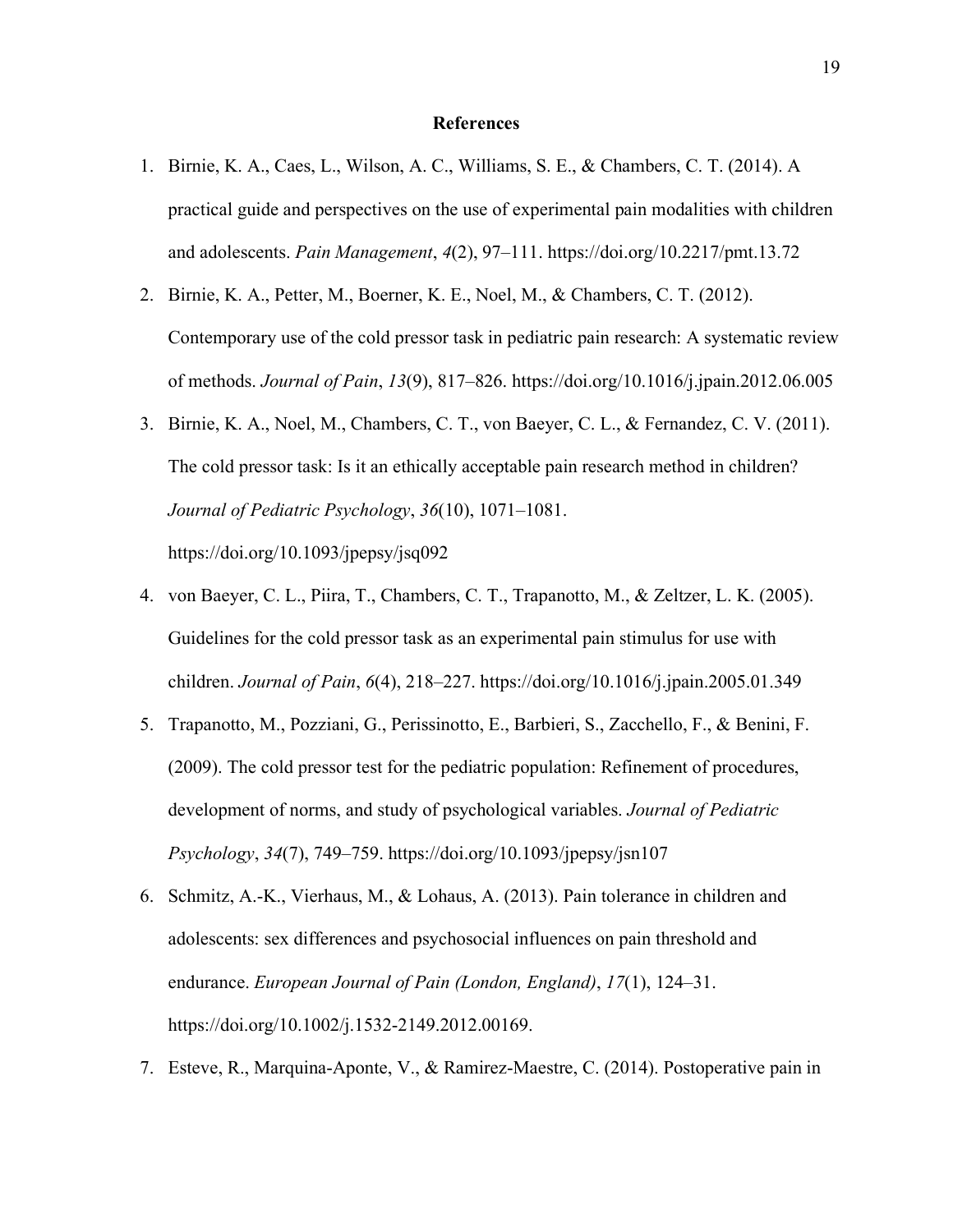children: Association between anxiety sensitivity, pain catastrophizing, and female caregivers' responses to children's pain. *Journal of Pain*, *15*(2), 157–168. https://doi.org/10.1016/j.jpain.2013.10.007

- 8. Thastum, M., Zachariae, R., & Herlin, T. (2001). Pain experience and pain coping strategies in children with juvenile idiopathic arthritis. *J Rheumatol*, *28*(5), 1091–1098.
- 9. Thastum, M., Zachariae, R., Schøler, M., Bjerring, P., & Herlin, T. (1997). Cold pressor pain: comparing responses of juvenile arthritis patients and their parents. *Scandinavian Journal of Rheumatology*, *26*(4), 272–279. https://doi.org/10.3109/03009749709105316
- 10. Dufton, L. M., Dunn, M. J., Slosky, L. S., & Compas, B. E. (2011). Self-reported and laboratory-based responses to stress in children with recurrent pain and anxiety. *Journal of Pediatric Psychology*, *36*(1), 95–105. https://doi.org/10.1093/jpepsy/jsq070
- 11. Gil, K. M., Edens, J. L., Wilson, J. J., Raezer, L. B., Kinney, T. R., Schultz, W. H., & Daeschner, C. (1997). Coping strategies and laboratory pain in children with sickle cell disease. *Annals of Behavioral Medicine : A Publication of the Society of Behavioral Medicine*, *19*(1), 22–29.
- 12. Tsao, J., Evans, S., Seidman, L., & Zeltzer, L. (2012). Experimental pain responses in children with chronic pain and in healthy children: how do they differ? *Pain Research and Management*, *17*(2), 103–109.
- 13. Smith, M. S., Martin-Herz, S. P., Womack, W. M., & McMahon, R. J. (1999). Recurrent headache in adolescents: nonreferred versus clinic population. *Headache*, *39*(9), 616–24.
- 14. Flor, H., & Birbaumer, N. (1994). Acquisition of chronic pain: Psychophysiological mechanisms. *APS Journal*, *3*(2), 119–127. https://doi.org/10.1016/S1058- 9139(05)80339-0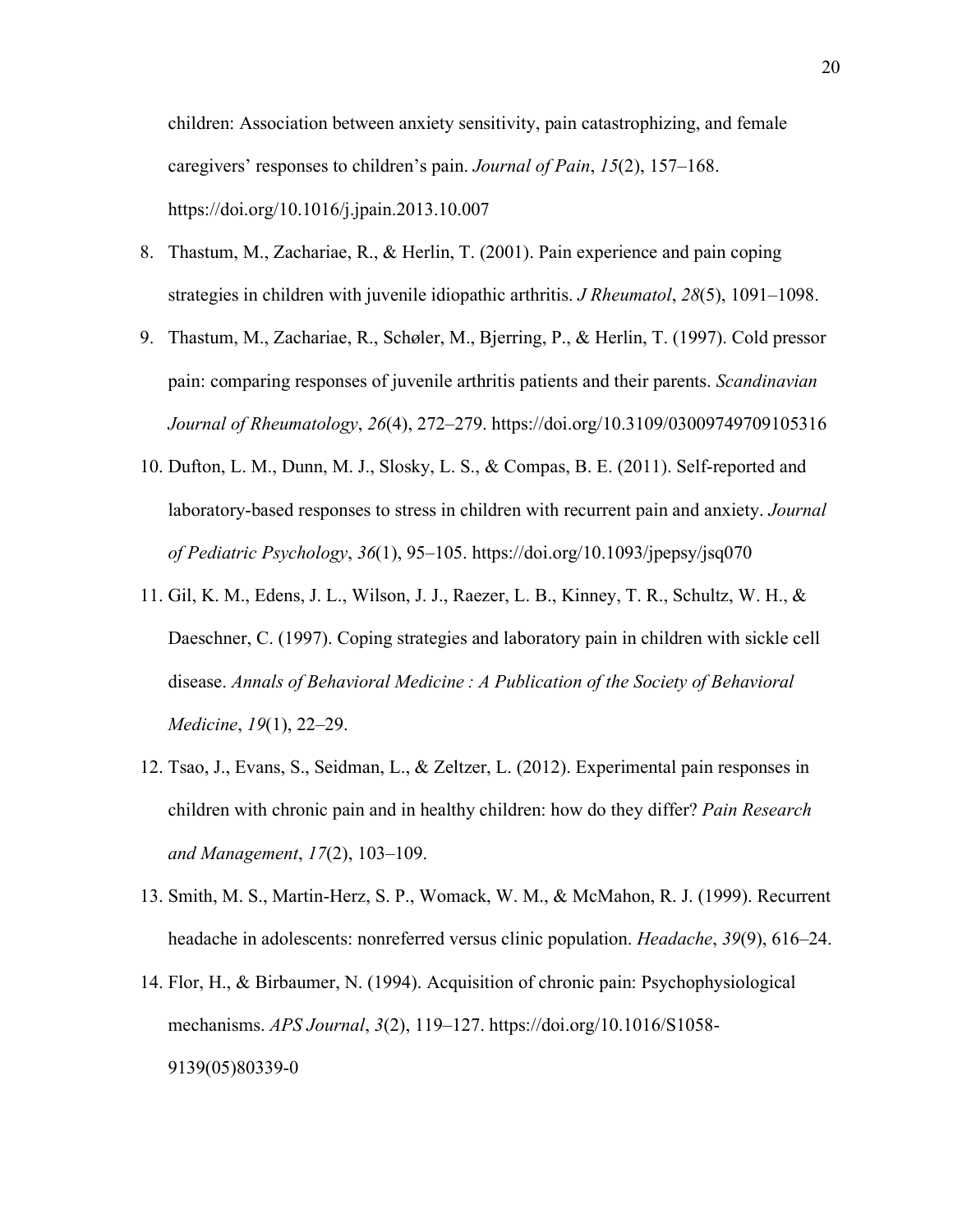- 15. Noel, M., Chambers, C. T., McGrath, P. J., Klein, R. M., & Stewart, S. H. (2012). The influence of children's pain memories on subsequent pain experience. *Pain*, *153*(8), 1563–1572. https://doi.org/10.1016/j.pain.2012.02.020
- 16. Edwards, R. R. (2005). Individual differences in endogenous pain modulation as a risk factor for chronic pain. *Neurology*, *65*(3), 437–443. https://doi.org/10.1212/01.wnl.0000171862.17301.84
- 17. Hermann, C., Hohmeister, J., Demirakça, S., Zohsel, K., & Flor, H. (2006). Long-term alteration of pain sensitivity in school-aged children with early pain experiences. *Pain*, *125*(3), 278–285. https://doi.org/10.1016/j.pain.2006.08.026
- 18. Hockenberry, M. J., McCarthy, K., Taylor, O., Scarberry, M., Franklin, Q., Louis, C. U., & Torres, L. (2011). Managing painful procedures in children with cancer. *Journal of Pediatric Hematology/oncology : Official Journal of the American Society of Pediatric Hematology/Oncology*, *33*(2), 119–127. https://doi.org/10.1097/MPH.0b013e3181f46a65
- 19. Christo, P. J., & Mazloomdoost, D. (2008). Cancer pain and analgesia. *Annals of the New York Academy of Sciences*, *1138*, 278–298. https://doi.org/10.1196/annals.1414.033
- 20. Gilchrist, L. (2012). Chemotherapy-induced peripheral neuropathy in pediatric cancer patients. *Seminars in Pediatric Neurology*, *19*(1), 9–17. https://doi.org/10.1016/j.spen.2012.02.011
- 21. Moore, R. J., & Groninger, H. (2013). Chemotherapy-Induced Peripheral Neuropathy in Pediatric Cancer Patients. *Cureus*, *5*(6). https://doi.org/10.7759/cureus.124
- 22. Gragg, R. A., Rapoff, M. A., Danovsky, M. B., Lindsley, C. B., Varni, J. W., Waldron, S. A., & Bernstein, B. H. (1996). Assessing chronic musculoskeletal pain associated with rheumatic disease: Further validation of the Pediatric Pain Questionnaire. *Journal of*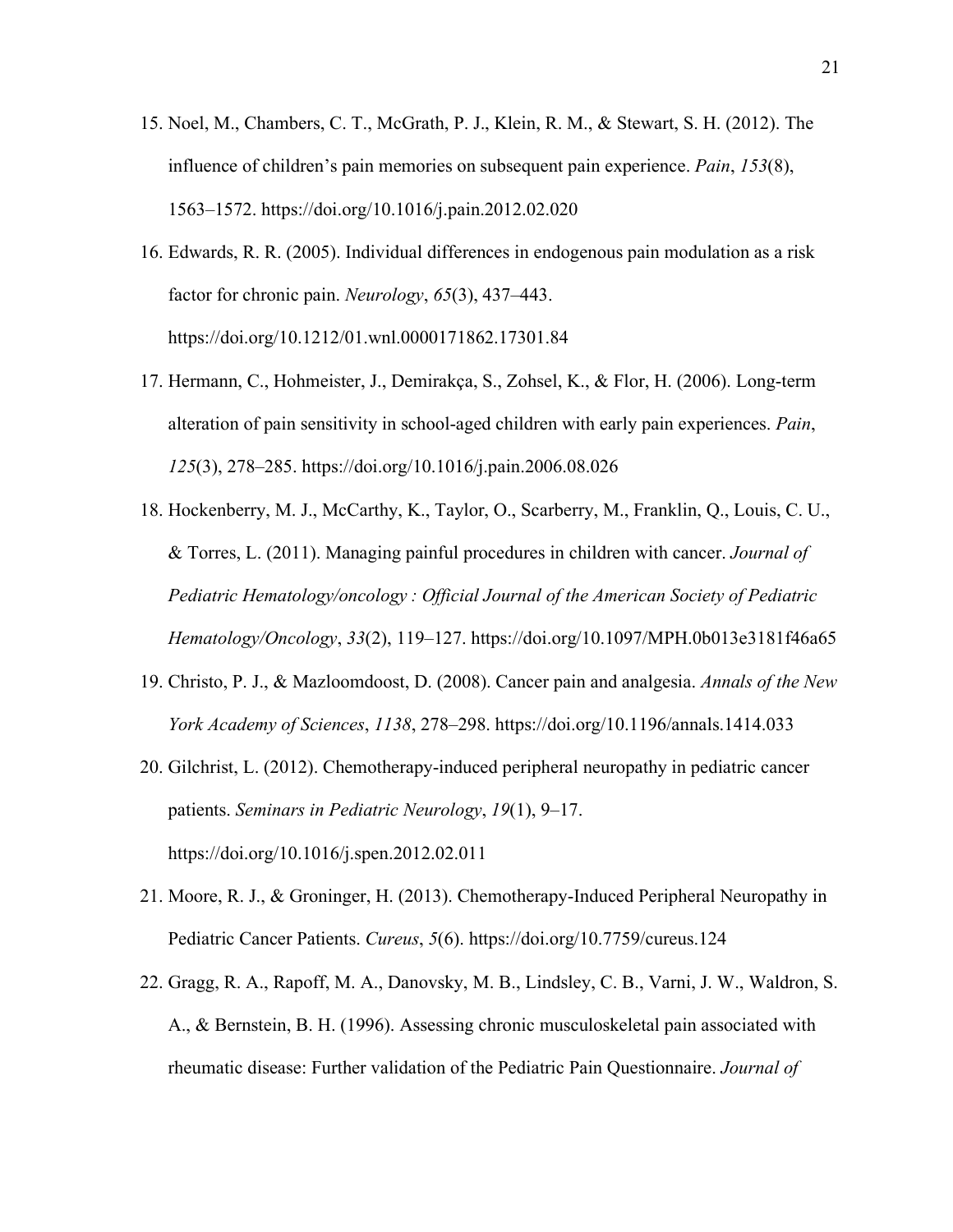*Pediatric Psychology*, *21*(2), 237–250. Retrieved from

http://www.ncbi.nlm.nih.gov/pubmed/8920155%5Cnhttp://www.embase.com/search/resu lts?subaction=viewrecord&from=export&id=L26112123%5Cnhttp://dx.doi.org/10.1093/j pepsy/21.2.237%5Cnhttp://sfx.library.uu.nl/utrecht?sid=EMBASE&issn=01468693&id= doi:10.1093/jpeps

- 23. Varni, T., Thompson, K., & Hanson, V. (1987). The Varni/Thompson Pediatric Pain Questionnaire. I. Chronic musculoskeletal pain in juvenile rheumatoid arthritis. *Pain*, *28*, 27–38.
- 24. Williamson, A., & Hoggart, B. (2005). Pain:a review of three commonly used rating scales. *Journal of Clinical Nursing*, *14*(7), 798–804. https://doi.org/10.1111/j.1365- 2702.2005.01121.x
- 25. Silverman, W. K., Fleisig, W., Rabian, B., & Peterson, R. a. (1991). Childhood anxiety sensitivity index. *Journal of Clinical Child and Adolescent Psychology*, *20*(2), 162–168.
- 26. Chorpita, B. F., Albano, A. M., & Barlow, D. H. (1996). Journal of Clinical Child Psychology Child Anxiety Sensitivity Index : Considerations for Children With Anxiety Disorders Child Anxiety Sensitivity Index : Considerations for Children With Anxiety Disorders. *Journal of Clinical C*, *25*, 77–82.
- 27. Deacon, B. J., Valentiner, D. P., Gutierrez, P. M., & Blacker, D. (2002). The anxiety sensitivity index for children : factor structure and relation to panic symptoms in an adolescent sample, *40*, 839–852.
- 28. Weems, C. F., Hammond-laurence, K., Silverman, W. K., Ginsburg, G. S., Weems, C. F., Hammond-, K., … Golda, S. (1998). Journal of Clinical Child Psychology Testing the Utility of the Anxiety Sensitivity Construct in Children and Adolescents Referred for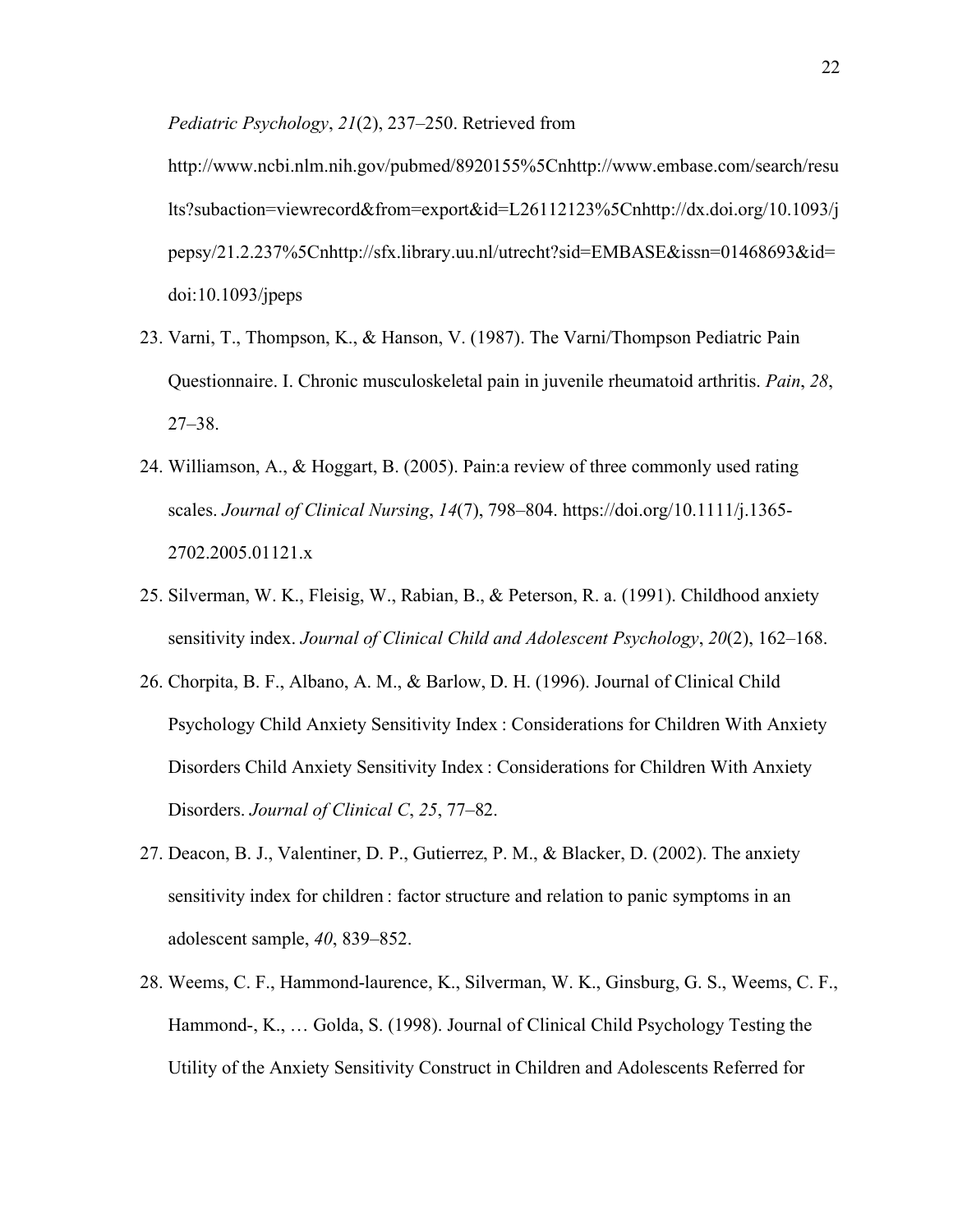Anxiety Disorders Testing the Utility of the Anxiety Sensitivity Construct in Children and Adolescents Referred for Anxi. *Journal of Clinical Child Psychology*, *27*, 37–41.

- 29. StataCorp. (2017). Stata Statistical Software: Release 15. College Station, TX: StataCorp LLC.
- 30. Faul, F., Erdfelder, E., Buchner, A., & Lang, A. G. (2009). Statistical power analyses using G\*Power 3.1: Tests for correlation and regression analyses. *Behavioral Research Methods*, *41*, 1149–1160.
- 31. Grisold, W., Cavaletti, G., & Windebank, A. J. (2012). Peripheral neuropathies from chemotherapeutics and targeted agents: diagnosis, treatment, and prevention. *Neuro-Oncology*, *14 Suppl 4*(suppl 4), iv45-54. https://doi.org/10.1093/neuonc/nos203
- 32. Myers, C. D., Tsao, J. C. I., Glover, D. a., Kim, S. C., Turk, N., & Zeltzer, L. K. (2006). Sex, Gender, and Age: Contributions to Laboratory Pain Responding in Children and Adolescents. *Journal of Pain*, *7*(8), 556–564. https://doi.org/10.1016/j.jpain.2006.01.454
- 33. Piira, T., Hayes, B., Goodenough, B., & von Baeyer, C. L. (2006). Effects of attentional direction, age, and coping style on cold-pressor pain in children. *Behaviour Research and Therapy*, *44*(6), 835–848. https://doi.org/10.1016/j.brat.2005.03.013
- 34. LeBaron, S., Zeltzer, L., & Fanurik, D. (1989). An investigation of cold pressor pain in children (Part I). *Pain*, *37*(2), 161–171. https://doi.org/10.1016/0304-3959(89)90127-9
- 35. Tsao, J. C., Glover, D. A., Bursch, B., Ifekwunigwe, M., & Zeltzer, L. K. (2002). Laboratory pain reactivity and gender: relationship to school nurse visits and school absences. *Journal of Developmental and Behavioral Pediatrics : JDBP*, *23*(4), 217–24.
- 36. Zeltzer, L. K., Fanurik, D., & LeBaron, S. (1989). The cold pressor pain paradigm in children: feasibility of an intervention model (Part II). *Pain*, *37*(3), 305–313.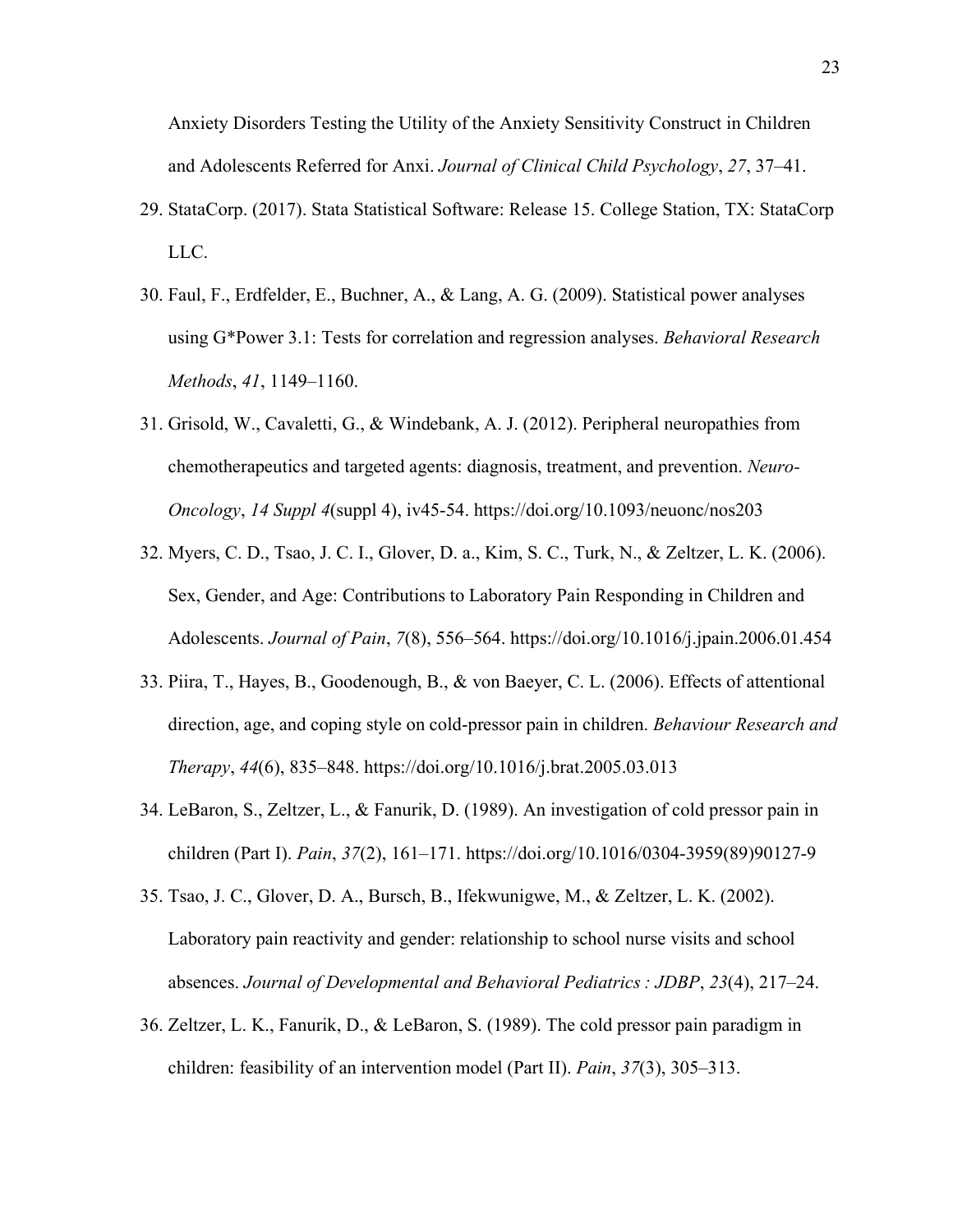https://doi.org/10.1016/0304-3959(89)90195-4

- 37. Boerner, K., Birnie, K., Caes, L., Schinkel, M., & Chambers, C. (2014). Sex differences in experimental pain among healthy children: A systematic review and meta-analysis. *PAIN*, *155*, 983–993.
- 38. Birnie, K. A., Parker, J. A., & Chambers, C. T. (2014). Relevance of Water Temperature, Apparatus, and Age to Children's Pain during the Cold Pressor Task. *Pain Practice : The Official Journal of World Institute of Pain*. https://doi.org/10.1111/papr.12257
- 39. Mendoza, T. R., Wang, X. S., Williams, L. A., Shi, Q., Vichaya, E. G., Dougherty, P. M., … Cleeland, C. S. (2015). Measuring Therapy-Induced Peripheral Neuropathy: Preliminary Development and Validation of the Treatment-Induced Neuropathy Assessment Scale. *The Journal of Pain : Official Journal of the American Pain Society*, *16*(10), 1032–43. https://doi.org/10.1016/j.jpain.2015.07.002
- 40. Price, D. D. (2000). Psychological and Neural Mechanisms of the Affective Dimension of Pain. *Science*, *288*(5472), 1769–1772. https://doi.org/10.1126/science.288.5472.1769
- 41. Lu, Q., Krull, K. R., Leisenring, W., Owen, J. E., Kawashima, T., Tsao, J. C. I., … Zeltzer, L. K. (2011). Pain in long-term adult survivors of childhood cancers and their siblings: A report from the Childhood Cancer Survivor Study. *Pain*, *152*(11), 2616–2624. https://doi.org/10.1016/j.pain.2011.08.006